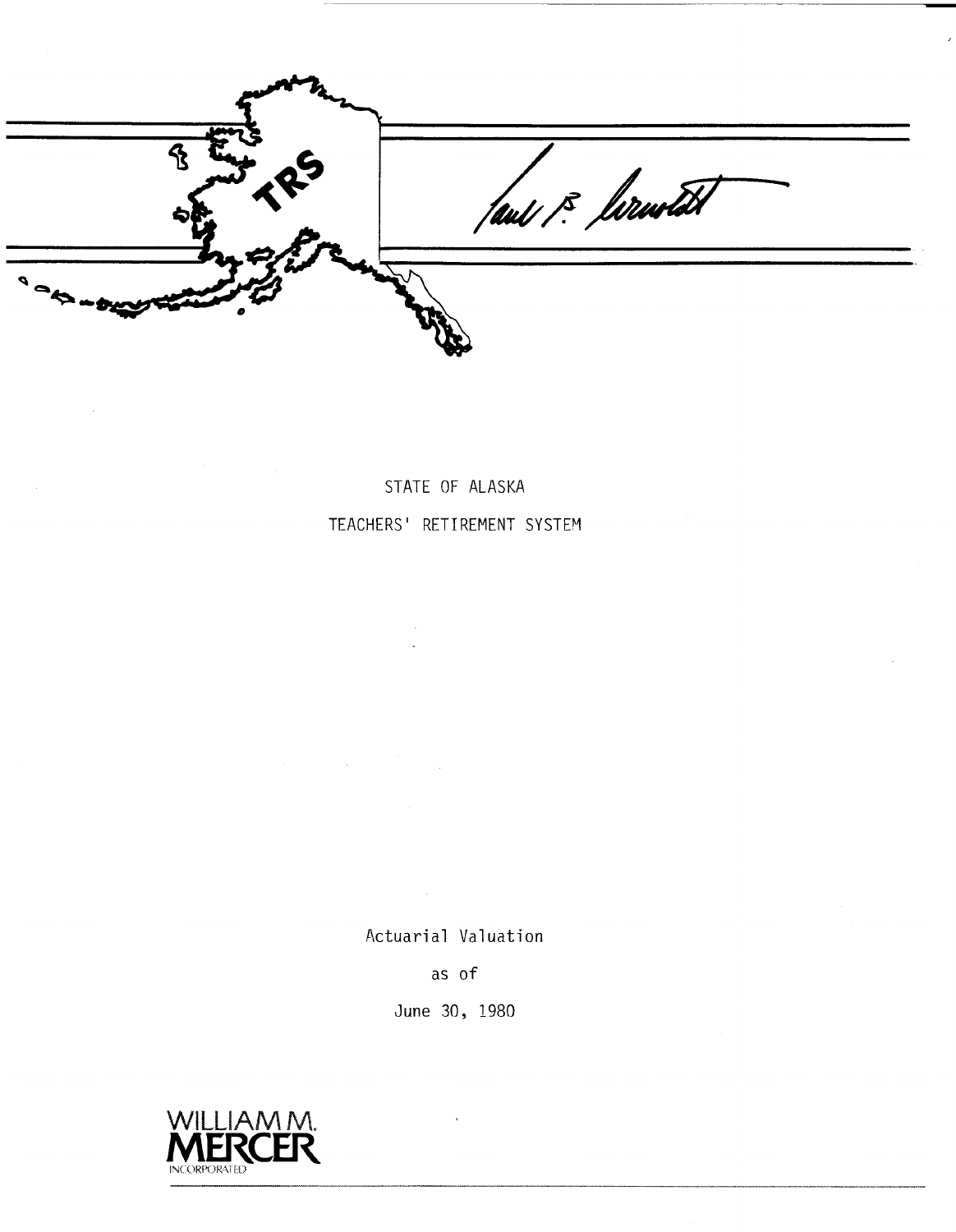$\bar{\mathcal{A}}$ 

# TABLE OF CONTENTS

|           |     |                                                                   | Page   |
|-----------|-----|-------------------------------------------------------------------|--------|
| SUMMARY   |     |                                                                   | 1      |
|           |     | ANALYSIS OF THE VALUATION                                         | 3      |
| SECTION 1 |     | THE BASIS OF THE VALUATION                                        | 7      |
|           | 1.1 | BRIEF OUTLINE OF THE PLAN                                         | 8      |
|           | 1.2 | MISCELLANEOUS INFORMATION AS OF JUNE 30                           | 17     |
|           | 1.3 | RETIREMENT STATISTICS                                             | 18     |
|           | 1.4 | ACTUARIAL METHOD AND ASSUMPTIONS                                  | 20     |
|           |     | TABLE 1 - EMPLOYEE TURNOVER RATES                                 | 22     |
|           |     | TABLE 2 - DISABILITY RATES                                        | 23     |
| SECTION 2 |     | DETAILED VALUATION RESULTS                                        | $24$ . |
|           | 2.1 | DISTRIBUTION OF ASSETS AS OF JUNE 30, 1980                        | 25     |
|           | 2.2 | DEVELOPMENT OF VALUATION ASSETS AS OF<br>JUNE 30, 1980 $\ldots$   | 26     |
|           | 2.3 | BREAKDOWN OF PRESENT VALUE OF BENEFITS                            | 27     |
|           | 2.4 | DEVELOPMENT OF NORMAL COST RATE FOR<br>FISCAL YEAR 1981-82        | 28     |
|           | 2.5 | CALCULATION OF TOTAL CONTRIBUTION RATE<br>FOR FISCAL YEAR 1981-82 | 29     |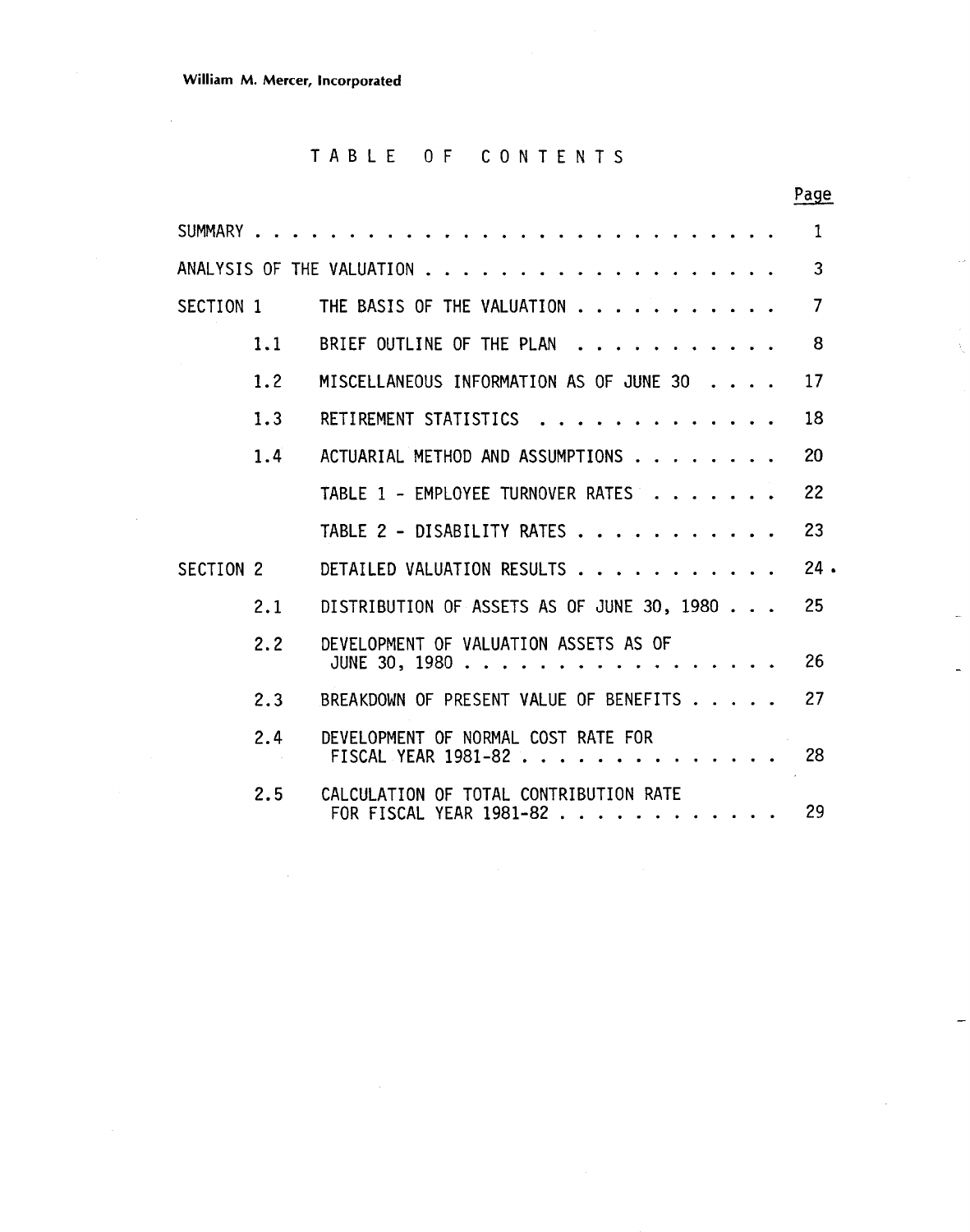

**Benefit Services/ Consulting Actuaries** 

#### **SUMMARY**

In accordance with your request, we have completed a valuation of the Alaska Teachers' Retirement System as of June 30, 1980. The principal results of the actuarial valuation are presented in this sumnary and analysis; the two sections which follow are meant to provide the necessary supporting details.

Section 1 presents the fundamental information on which the valuation was based. Included is a summary of plan provisions, information abou<sup>.</sup> plan participants, and disclosure of the actuarial method and assumptions used.

Section 2 presents the detailed actuarial valuation results. Its subsections present a step-by-step derivation of the recommended contribution. In addition, information requested by the auditors **of** the Retirement System is presented.

The purposes of an actuarial valuation are:

- 1. To examine the status of funding of the Plan, and
- 2. To determine the contribution rates for the State for each school district in the System.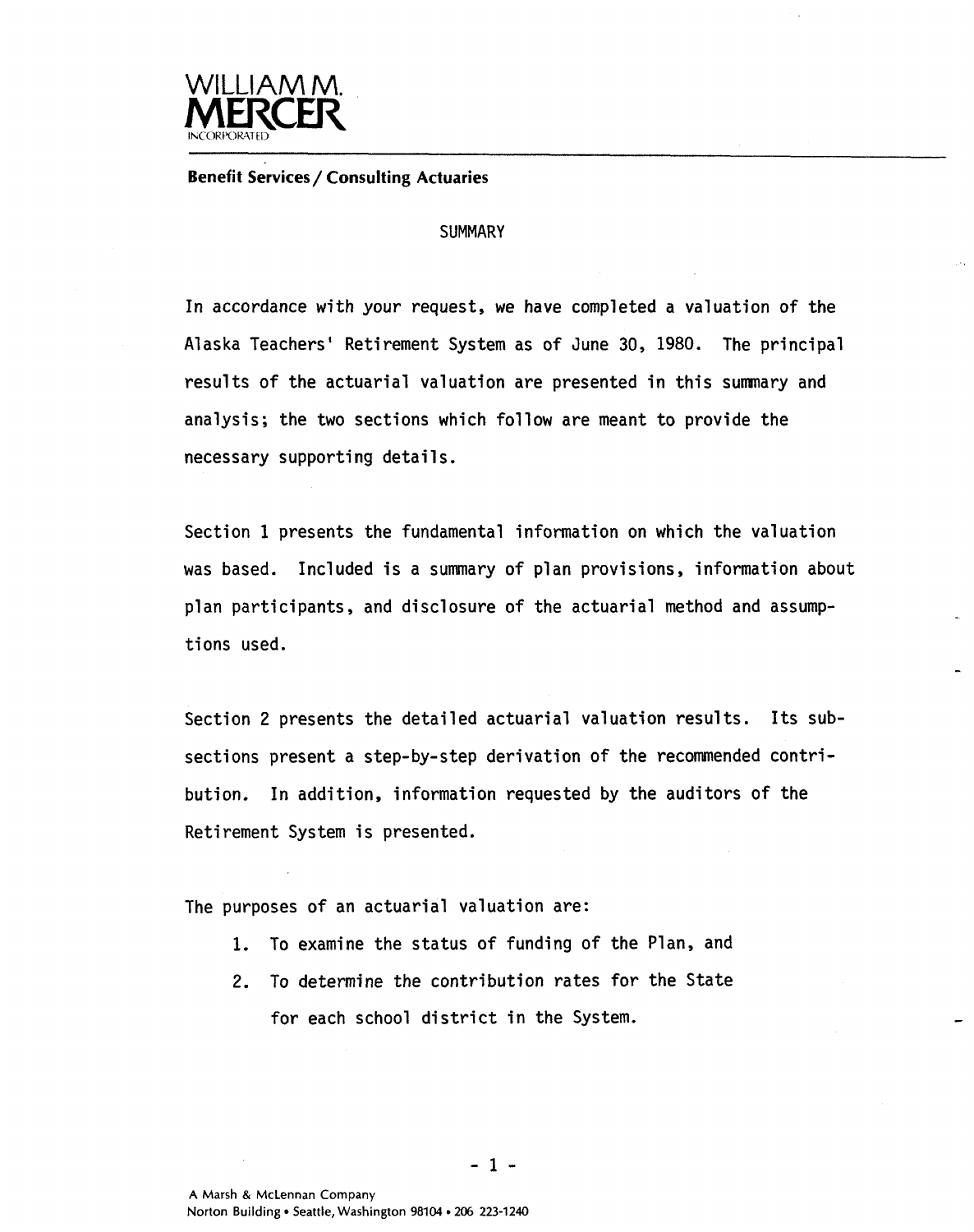The most significant results of the valuation are as follows:

|     |     |                                      | 1979          | 1980          |
|-----|-----|--------------------------------------|---------------|---------------|
| (1) |     | Status of Funding as<br>of June 30   |               |               |
|     | (a) | <b>Valuation Assets</b>              | \$266,006,982 | \$311,417,814 |
|     | (b) | Present Value of<br>Accrued Benefits | 370, 196, 776 | 465,722,763   |
|     |     | (c) Accrued Benefit<br>Funding Ratio | 71.9%         | 66.9%         |
| (2) |     | Contributions For Fiscal Year        |               |               |
|     | (a) | Normal Cost Rate                     | 11.86%        | 11.95%        |
|     | (b) | Past Service Rate                    | 3.72%         | 4.89%         |
|     | (c) | Total Contribution<br>Rate           | 15.58%        | 16.84%        |

In preparing this valuation, we have employed generally accepted actuarial methods and assumptions, in conjunction with employee data provided to us, to determine a sound value for the Plan liabilities. I certify that, to the best of my knowledge and belief, the attached statements are true and correct.

Respectfully submitted,

F. Pichardson Ter

Robert F. Richardson, MAAA Vice President

RFR: jn

October 8, 1980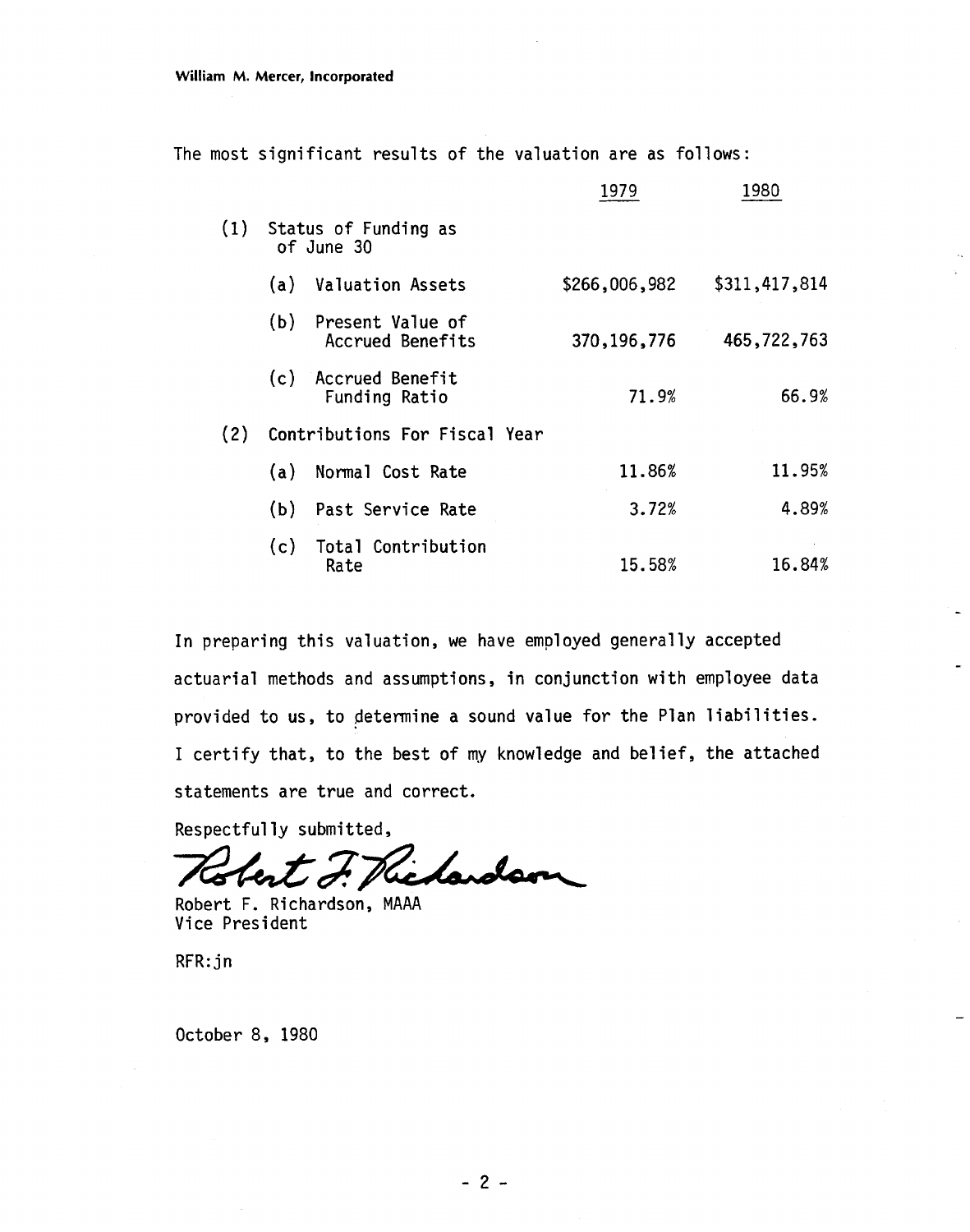#### ANALYSIS OF THE VALUATION

#### Actuarial Method and Assumptions

This year's actuarial valuation report is based upon the same actuarial method and assumptions as used in last year's report. Most of these assumptions were adopted at the Spring Board Meeting of the State of Alaska Teachers Retirement System in March of 1978. In recognition of the greater cost now associated with the post-retirement medical insurance, a new method of funding this method was adopted last year. It is our recomnendation that no changes in actuarial methods or assumptions be made at this time.

#### Contribution Rate Increases

As the prior summary shows, there was a very large increase in the total contribution rate this year. There were several factors which led to this very large, 1.26% increase in the total contribution rate.

#### Medical Premiums

Of greatest importance was the very large increase in the premium to fund post-retirement medical insurance. During the year there was a **38%** increase in medical insurance premiums from \$64.70 per month per retiree to \$89.29 per month. This factor alone caused the total contribution rate to increase by .47%. This unquestionably represents the largest percentage increase in medical premiums ever experienced by TRS. As medical costs continue to rise, so does the value of this benefit. Due to the existence of Medicare, the value of this benefit

 $-3-$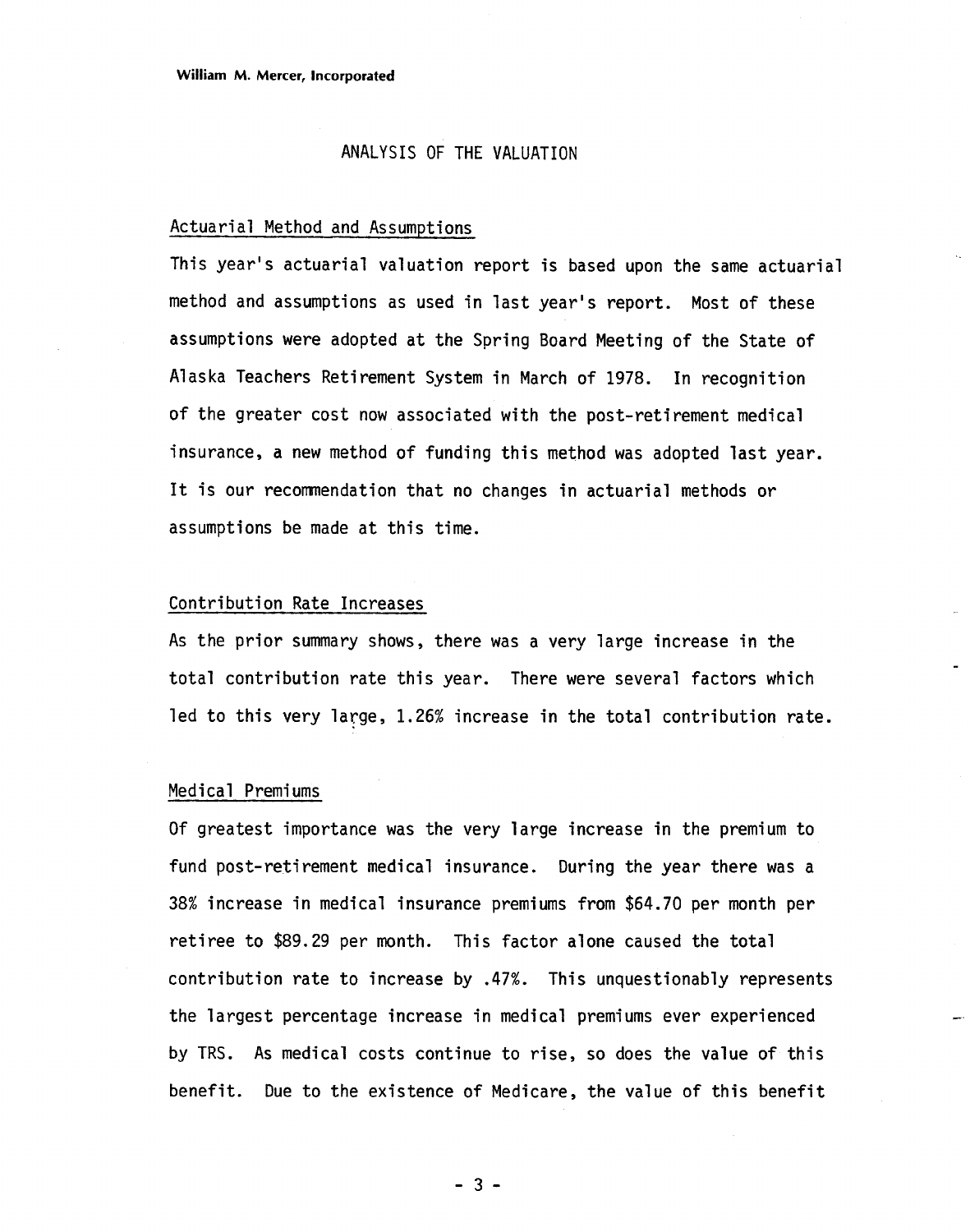is much less for retirees who are over age 65 than for those who are under age 65. Consequently, a large increase in early retirements will tend to increase the cost of this medical coverage. As can be seen in Section 1.3, there were 68 early retirements during the year, more than double the number of early retirements which have occurred in either of the last two years.

#### Legislative Changes

Passage of Senate Bill 26 increased the total contribution rate by .16% of payroll. The ad hoc Post-Retirement Pension Adjustments which became effective July 1, 1980, increase the total contribution rate by .14%. Consequently, legislative changes during the year caused the total contribution rate to increase by .30% of payroll.

#### Investment Performance

On June 30, 1979, the market value of the fund was \$3.4 mill ion greater than the book value. However, as of June 30, 1980, the market value was \$21.4 million below book value, or a swing of \$24.8 million. In order to smooth out market value gyrations, the three-year average ratio between market and book values is used in order to determine valuation assets. However, even with this smoothing technique, valuation assets were \$11.3 mi 11 ion less than would be anticipated. This drop in market values relative to book values resulted in an increase in the total contribution rate of .36% of TRS payroll.

 $-4 -$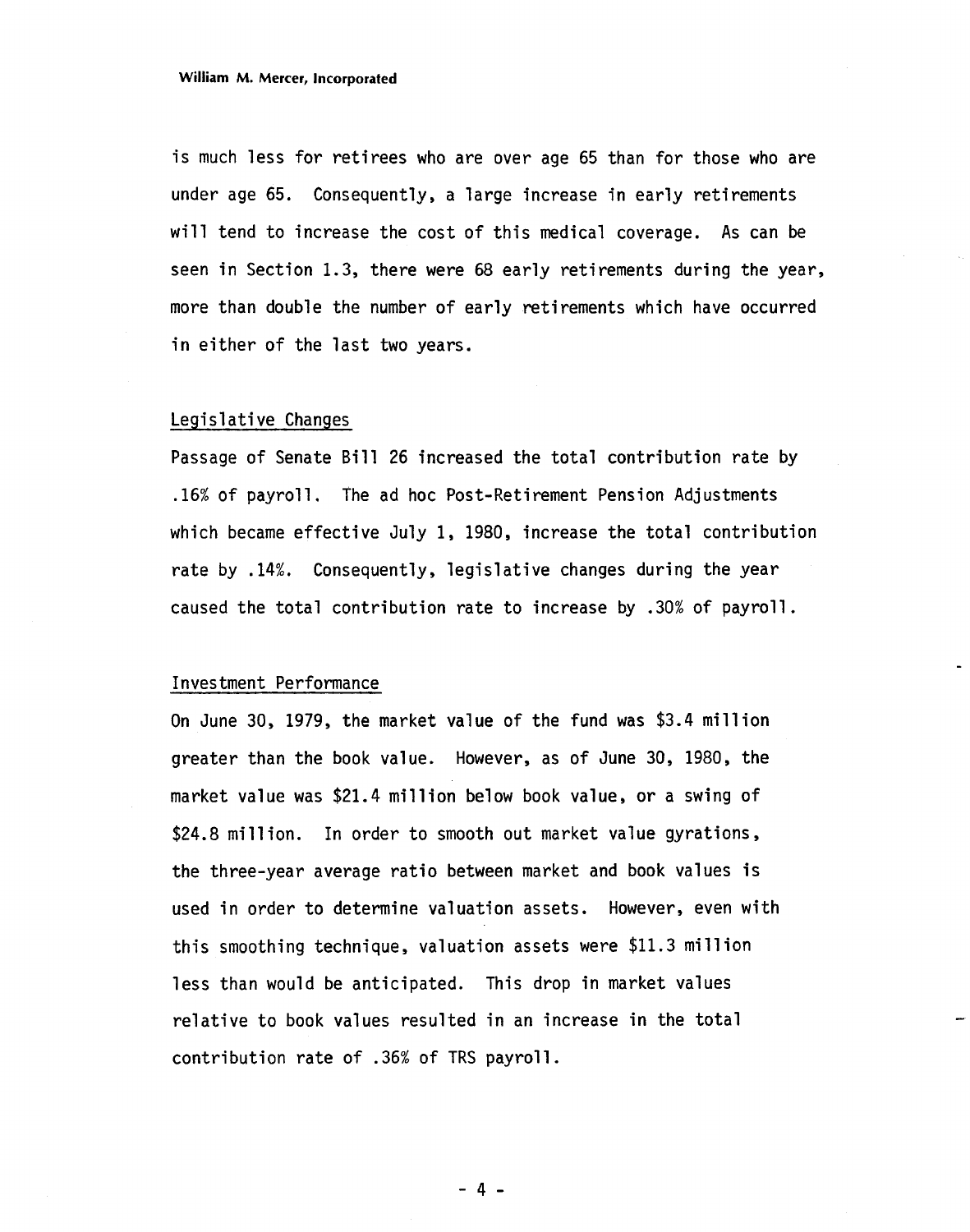#### Other Factors Affecting Costs

Although there are many factors which affect the total contribution rate, the factors enumerated above were responsible for 1.13% out of the total 1.26% increase. The remaining .13% increase is the net result of all other factors. Perhaps of greatest importance of these other factors is the large increase in average age. As can be seen in Section 1.2, the average age increased from 37.69 to 38.10. This .41-year increase continues the trend that was established back in 1977. An increase in average age will increase costs for two reasons. First of all, the present value of retirement benefits increases as employees get closer to retirement. Secondly, with increases in age, there is a shorter period over which to fund the retirement benefits. In other words, with an increase in average age, a larger liability must be funded over a shorter period of time . . . thus leading to an increase in the contribution rate. Consistent with the increase in average age is the steady increase in average service which has been experienced by TRS.

#### Funding Progress

As the prior summary shows, the accrued benefit funding ratio decreased from 71.9% down to 66.9%. All of the factors enumerated above which lead to increases in total contribution rates also contributed to the decrease in the funding ratio. In other words, legislative changes, the ad hoc post-retirement pension adjustments, and even the slight increase in average age and service all contributed to increased liabilities while the decrease in market values of the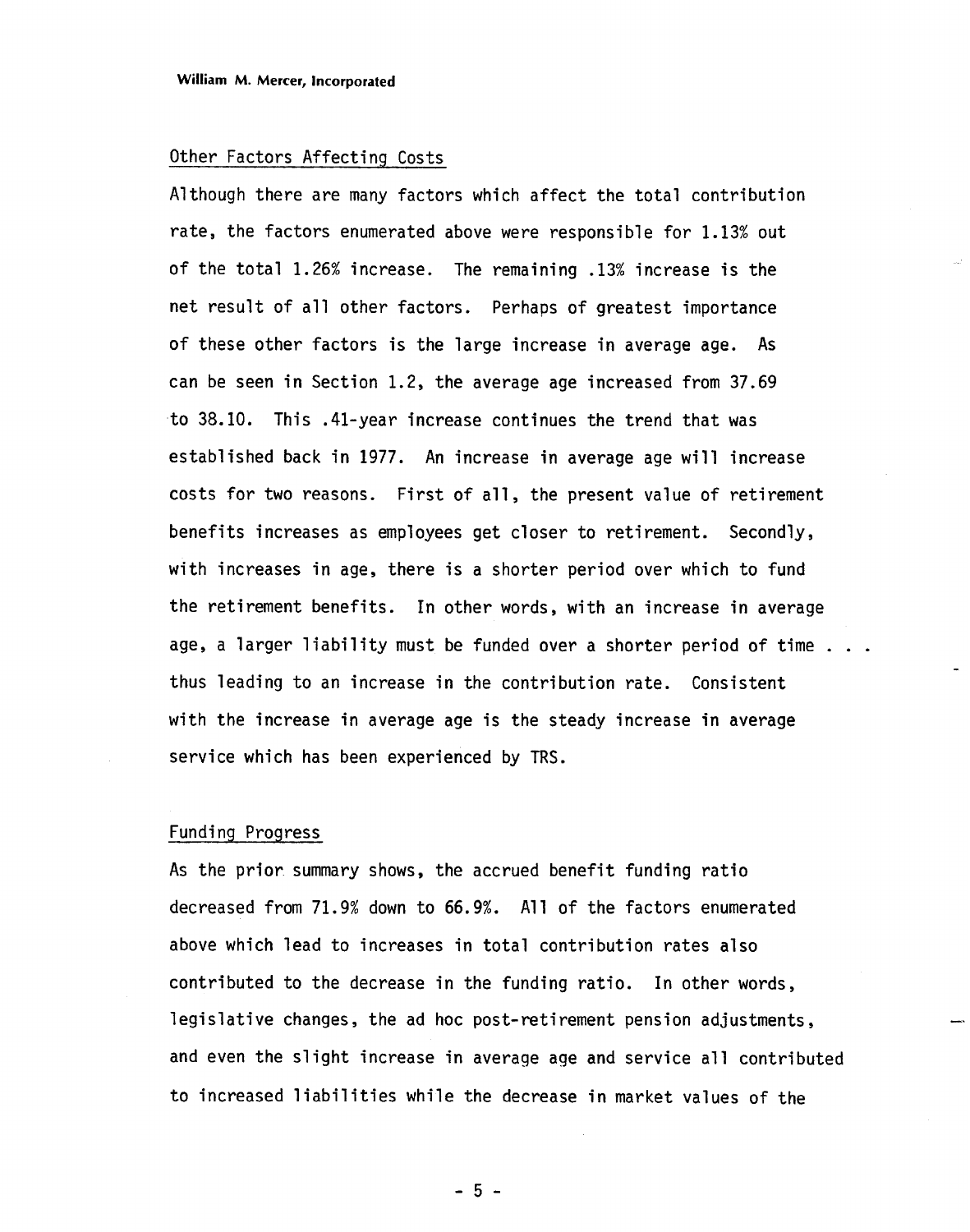Plan's assets lowered valuation assets. A decrease of this magnitude would be a matter of great concern if the reasons for the decrease were not known. While a drop of this magnitude is not encouraging, undue emphasis should not be placed on one year's results.

#### Retirement Statistics

As can be seen in Section 1.3, the number of normal retirements decreased from 108 down to 85. At the same time, the average age of those retiring under the normal retirement provisions increased by almost three years from 57.06 to 59.98. Both of these changes tend to reflect the impact of inflation on retirement plans. Somewhat contrary to this trend is the increase in the number of early retirements from 31 to 68. However, some of these early retirements stem from teachers who terminated long ago with vested benefits.

#### Concl usi ons

It is our conclusion that the State of Alaska Teachers' Retirement System is being funded in a satisfactory manner. During the past year, there were many events which a11 lead to an increase in the total contribution rate and a decrease in the accrued benefit funding ratio. Quite often, actuarial losses in one area will be balanced by actuarial gains in another. However, during the last year actuarial losses occurred from virtually all sources.

 $-6-$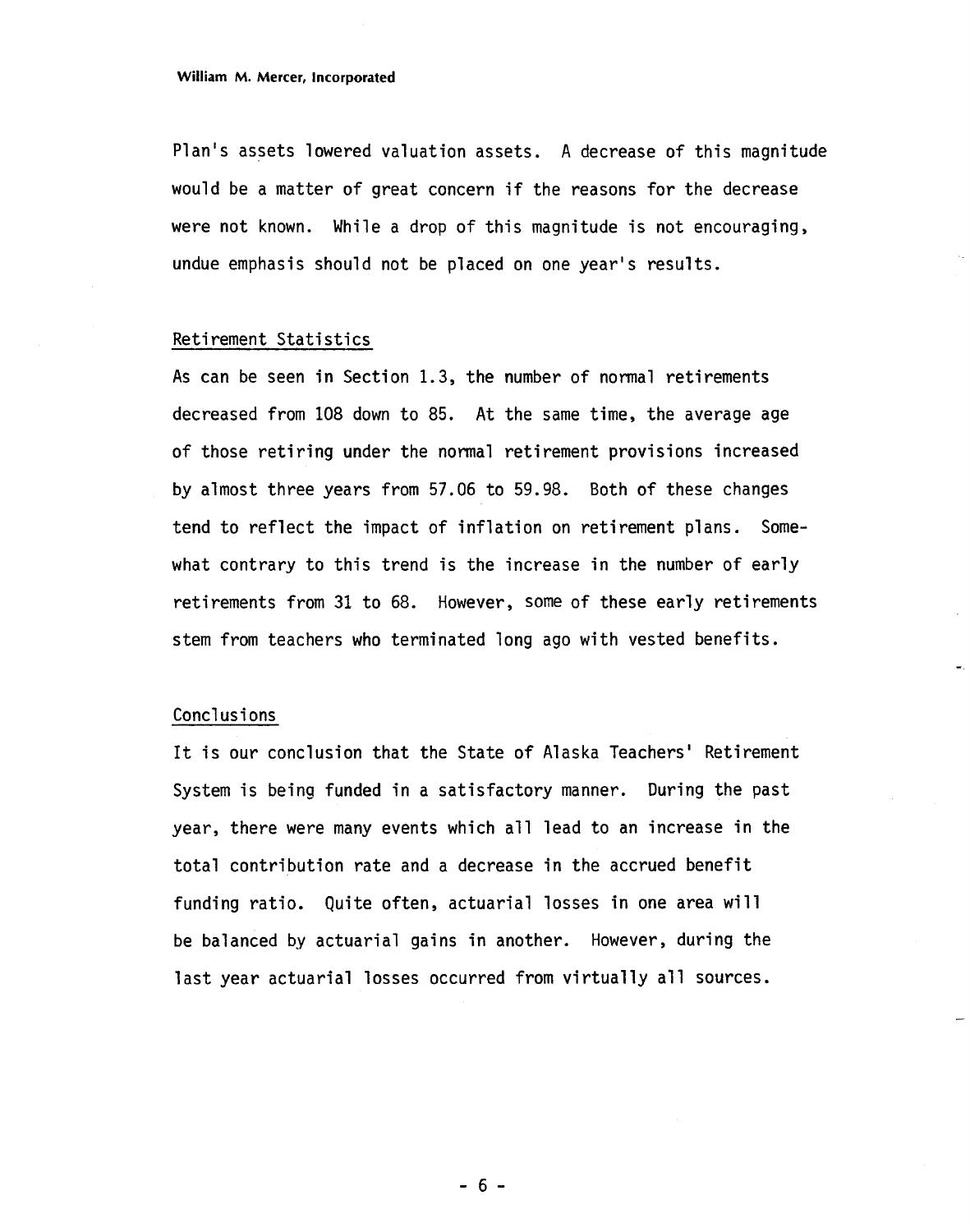#### **SECTION 1**

#### **THE BASIS OF THE VALUATION**

The foundation of an actuarial valuation is the information and assumptions used in preparing it. In this section, the salient 'lan provisions, employee census data, and actuarial methods and assumptions used in preparing the valuation are outlined.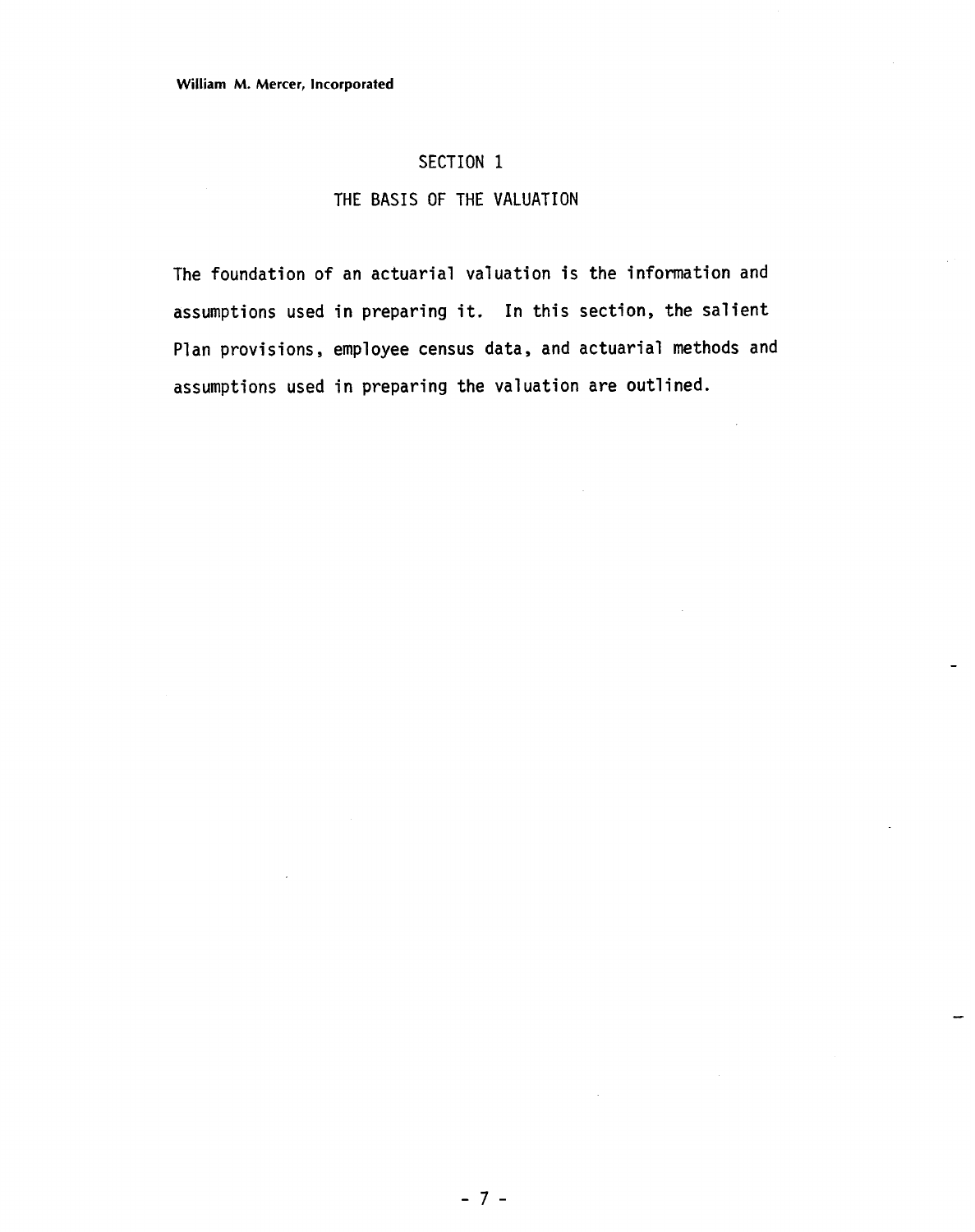#### 1.1 BRIEF OUTLINE OF THE

#### ALASKA TEACHERS' RETIREMENT SYSTEM

(1) Plan

The Teachers' Retirement System of Alaska is a joint contributory retirement system to provide benefits for teachers of the State.

(2) Effective Date

June 30, 1955, as amended through July 1980.

(3) Administration of Plan

The Commissioner of Administration is the administrator of the System; the Alaska Teachers' Retirement Board makes recommendations to the Comnissioner of Administration; and the Commissioner of Revenue invests the funds.

(4) Membership

Membership in the Alaska Teachers' Retirement System is compulsory for all eligible certified teachers, certified school nurses, principals, supervisors, superintendents employed on a full-time or part-time basis in public schools in Alaska, the Comnissioner of Education, supervisors with the Department of Education, and all full-time resident professional and administrative personnel of the University of Alaska.

**(5)** Credited Service

A year of membership service is defined to be the same as a school term which is currently a minimum of 172 days, and fractional service credit is on a daily rate basis. Credit is granted for all Alaskan public school service. Credit is granted for all accumulated, unused sick leave days.

 $-8-$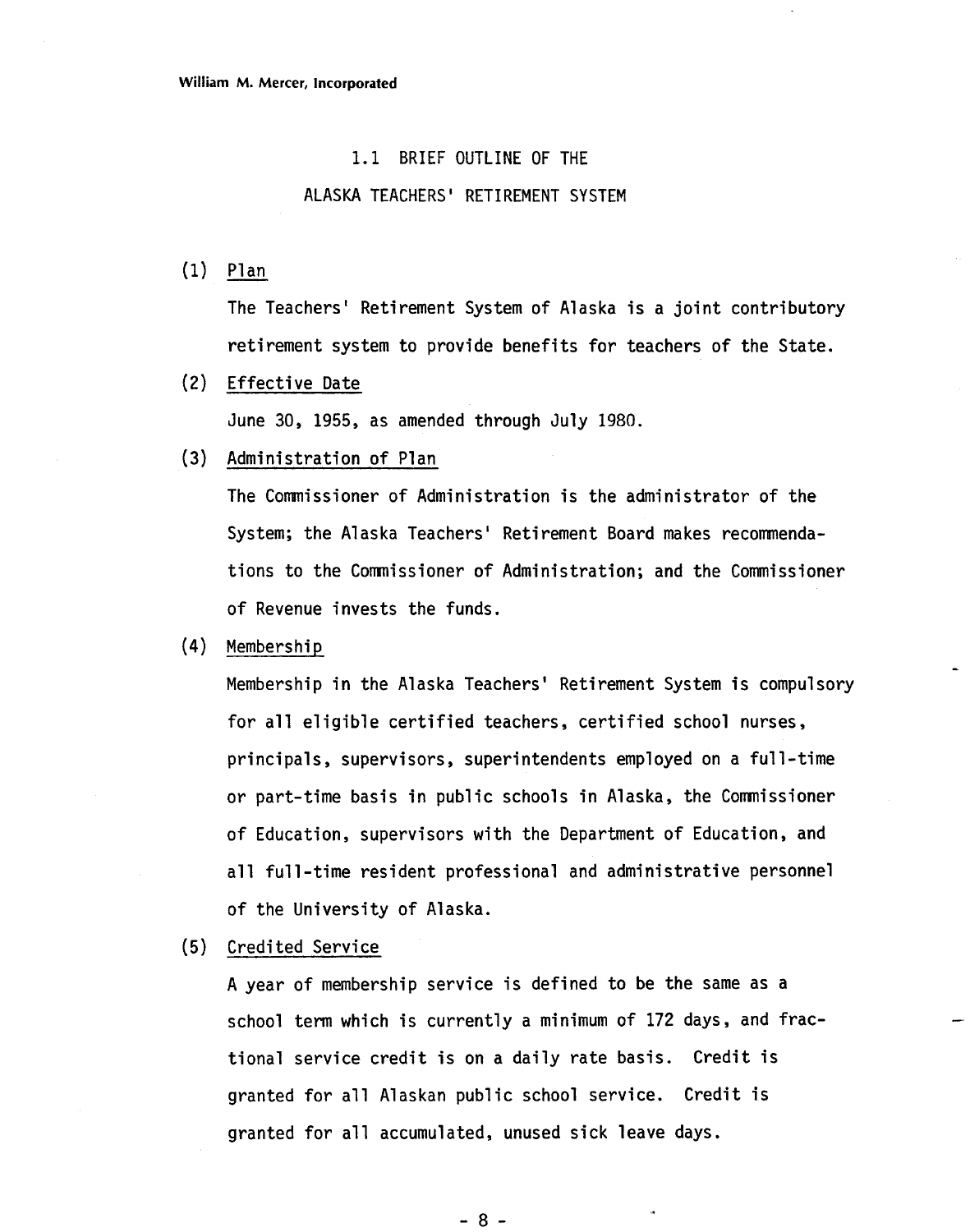#### (6) Contributions by Teachers

Effective July 1, 1970, each teacher shall contribute 7% of base salary accrued from July 1 to the following June 30.

#### (7) Vol untary Supplemental Contributions

If a teacher wishes to make his spouse or minor children eligible for a spouse's pension and/or survivor's pension allowance, he may elect to make supplemental contributions of an additional 1% of his base salary commencing not later than 90 days after entry in the System, marriage, or the birth or adoption of a child, or during any open enrollment period authorized by the Board.

#### (8) Arrearage Contributions

Up to 10 years of public or non-public teaching service, or service by a certificated person in a position requiring certification, in an accredited school not covered under the Teachers ' Retirement System, or service in an institution of higher learning not under the control of the Board of Regents of the University of Alaska, is credited for retirement purposes.

After July 1, 1978, the full actuarial cost of providing benefits for this service will be born by the teacher. In addition, teaching services in Alaska B.I.A. schools may be used to increase total outside and Alaska B.I.A. service to 15 years before July 1, 1978. After this date, Alaska B.I.A. service is limited to 5 years.

-

A maximum of 5 years of military service after December 31, 1939 may be included as outside service. No fractional credit is

 $-9-$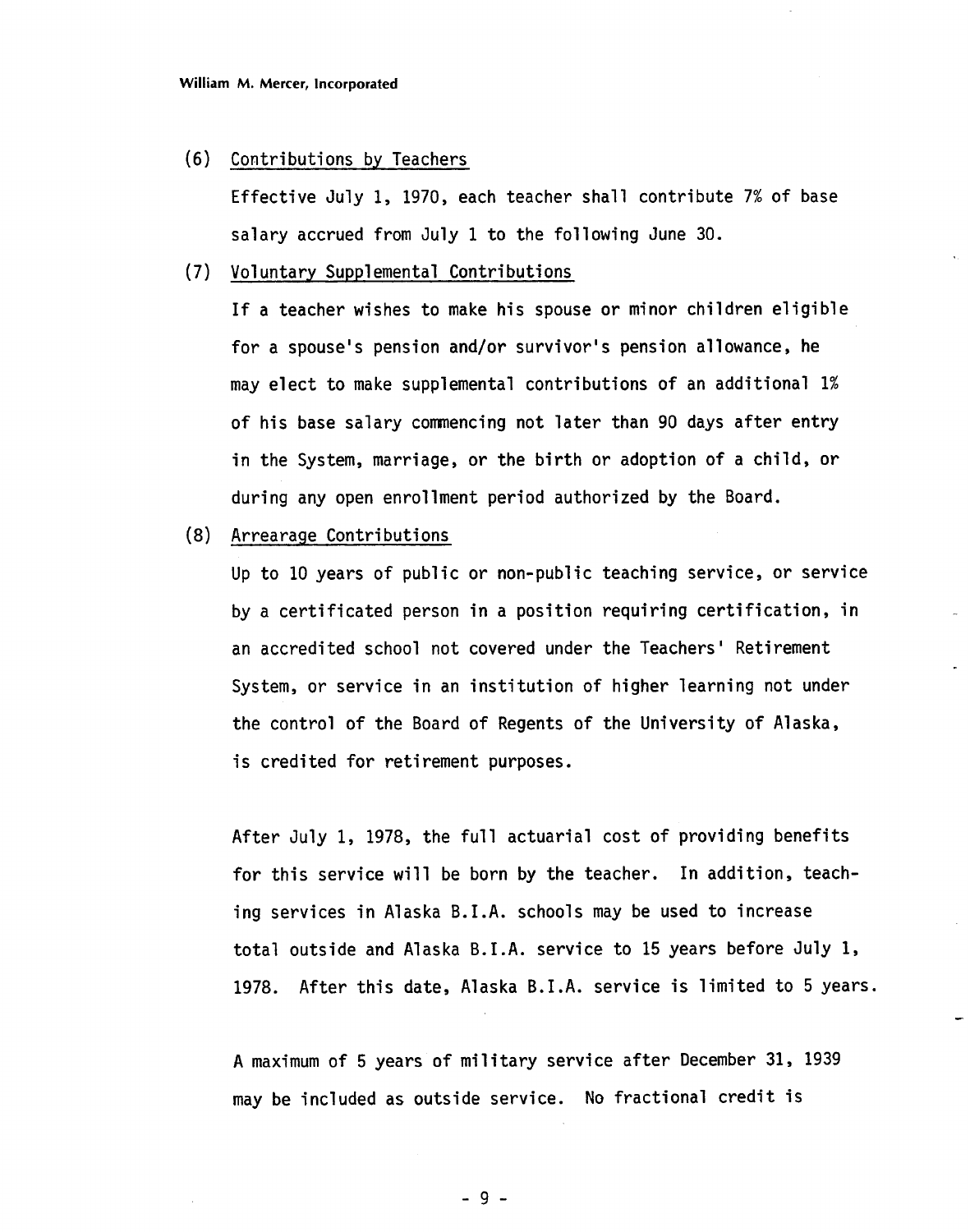granted for outside service. Fractional credit is granted for Alaska B.I.A. service.

**(9)** Retroactive Contributions

If a teacher was not subject to the provisions of the Retirement Act and, at a later date became subject to them due to legislative changes of the eligibility requirements, the teacher may elect to receive credit for his creditable service prior to membership by submitting to the Retirement Fund an amount equal to the contributions that would have been made if the teacher had been a member of the System for any year's service after June 30, 1955, plus interest thereon. Retroactive contributions are not required for creditable membership service before June 30, 1955.

(10) Employers' and State's Contributions

The employer and the State each contribute an amount equal to one-half of the amount required in addition to member contributions to finance the benefits of the System.

(11) Rate of Interest

The amount deposited in a member account will be credited with interest at the rate established for a school year at the end of such school year. Effective July 1, 1973, the interest rate was increased to 4 1/2%.

(12) Withdrawal of Mandatory Contributions

If a member terminates teaching services in Alaska, mandatory contributions may be withdrawn. A withdrawing teacher will receive total mandatory contributions plus the interest credited.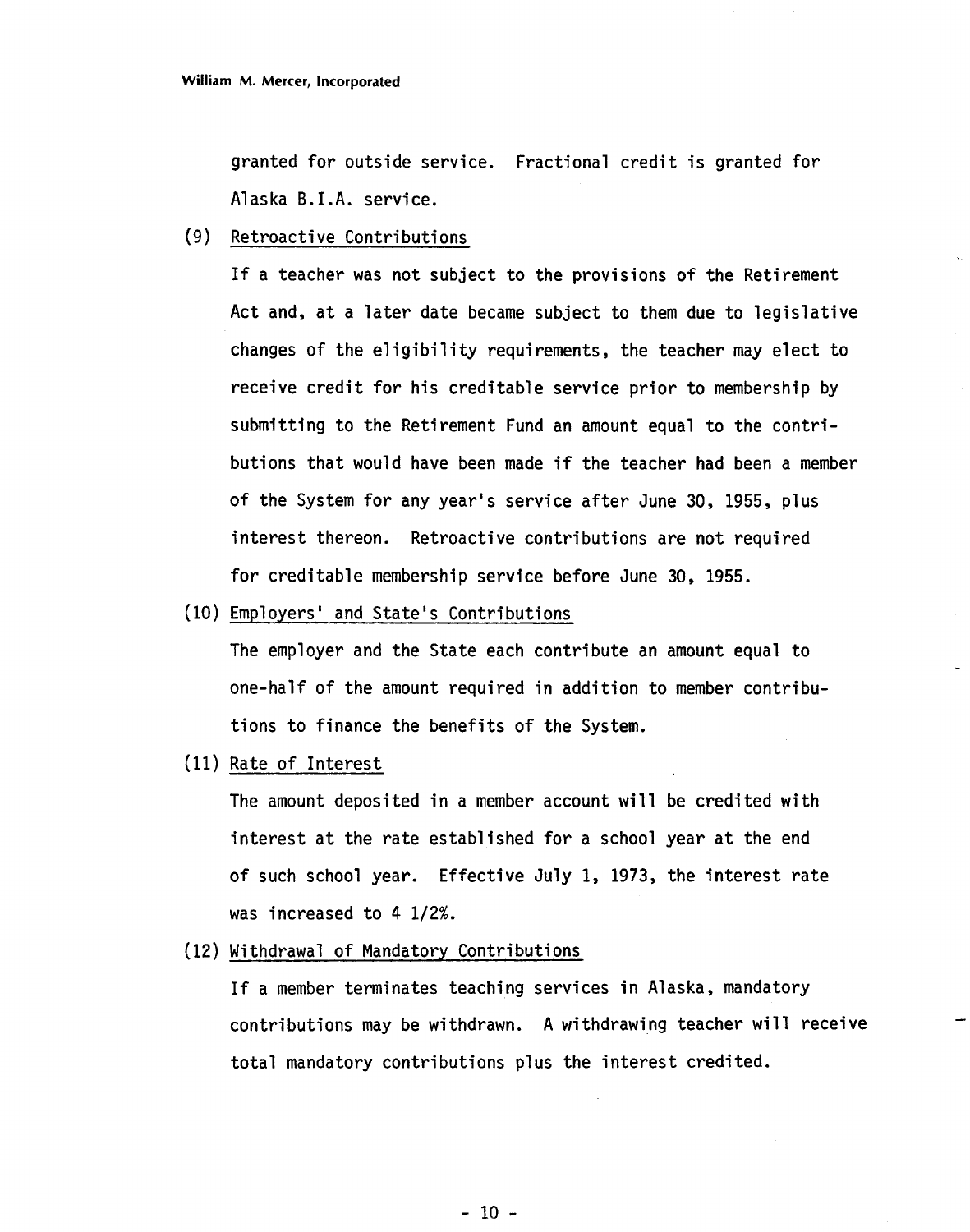(13) Reinstatement of Contributions

If Mandatory Contributions are withdrawn and a member subsequently resumes teaching in Alaska, the member will be indebted to the Teachers' Retirement Fund in the amount of the previous contributions to the System including any interest paid. The reinstatement indebtedness bears compound interest at the rate prescribed by regulation to the date of repayment or the date of retirement, whichever occurs first.

- (14) Minimum Service Requirements
	- (1) 8 years of membership service, or
	- (2) 15 years of creditable service, the last five of which have been membership service; (after July 1, 1975 a new member needs 8 years of membership service) ; or
	- **(3)** 5 years of membership service and 3 years of Alaska B.I.A. service; or
	- **(4)** 25 years of creditable service, the last 5 of which are membership service; or
	- **(5)** 20 years of membership service; or
	- **(6)** 20 years of combined membership service and Alaska B.I.A. service, the last 5 of which are membership service.
- (15) Normal Retirement Eligibility

A teacher may retire and receive full benefits

(1) Upon attaining age 55 and meeting the minimum service requirements; or

ĺ

(2) At any age after 25 years of creditable service, the last 5 of which are membership service; or

 $-11 -$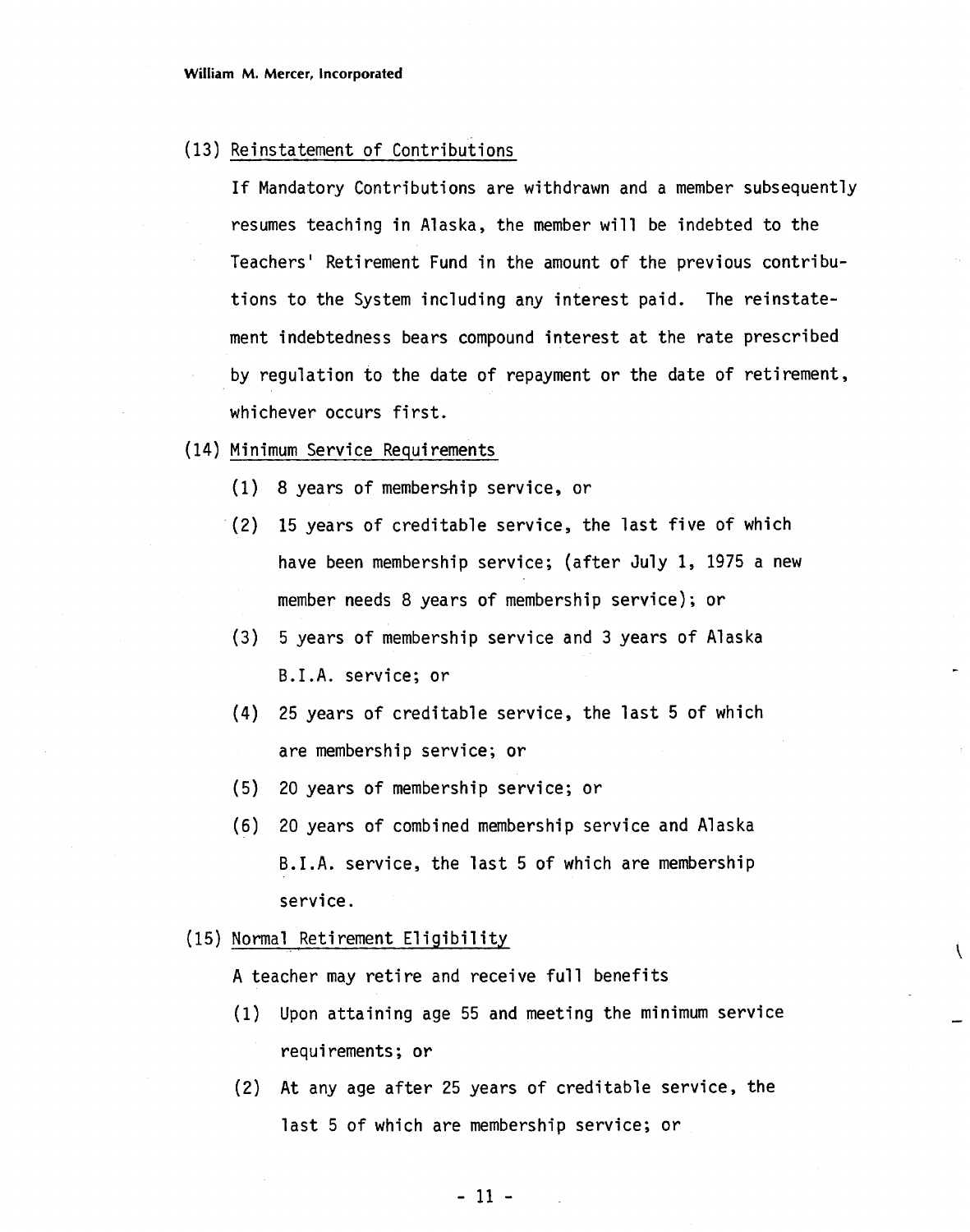- **(3)** At any age after 20 years of membership service; or
- (4) At any age after 20 years of combined membership service and Alaska B.I.A. service, the last 5 of which are membership service.

A retired teacher who has been receiving a disability retirement salary shall be eligible for a service retirement salary upon or after attaining age 55.

(16) Computation of Average Base Salary

A teacher's average base salary is determined by averaging the teacher's highest base salary which he received for any three out of the last 10 years of membership service.

(17) Normal Retirement Benefit

The normal retirement benefit is 2% of the teacher's Average Base Salary multiplied by the total number of years of creditable service.

(18) Early Retirement Benefit

A teacher is eligible for early retirement benefits if he has completed the minimum service requirements and has attained the age of 50. If the teacher does not apply for retirement benefits to start prior to his 55th birthday, he is eligible to receive the normal retirement benefit. If the retiring teacher elects to have payments of the benefit begin prior to his 55th birthday, the annual annuity is equal to his normal retirement benefit based on his average base salary and creditable service to his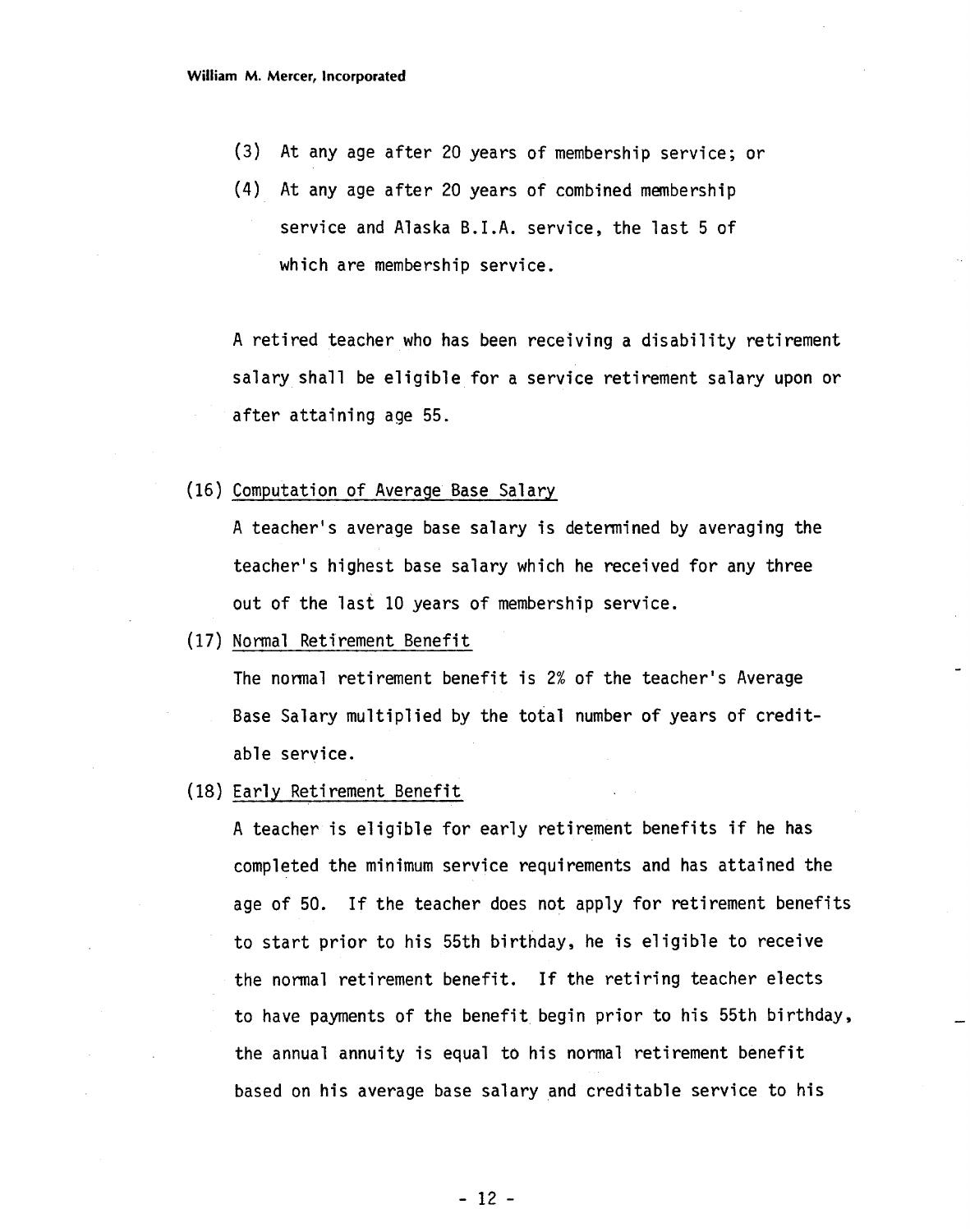retirement date, reduced by one-half of 1% per month for each month by which his age at retirement is less than 55 years.

(19) Deferred Vested Benefit

A teacher is eligible for a deferred vested benefit if he (1) terminates his membership after completing eight years of membership service, and (2) he does not withdraw his retirement contributions. Payment of this benefit is deferred until the first of the month following the teacher's 55th birthday or the first of the month in which the application for benefit is filed, whichever is later.

(20) Indebtedness Owing At Retirement

If on the date of making application for retirement, a teacher has not paid the full amount of his indebtedness including interest to the Retirement Fund, one of the following options may be chosen:

Option 1: The retirement benefit can be withheld until the amount withheld is equal to the outstanding indebtedness. Option 2: A reduced annuity, completed by deducting 10% of the outstanding indebtedness at the time of retirement from the annual retirement benefit, can be paid to the teacher.

(21) Re-employment of a Retired Teacher

If a retired teacher is re-employed as a full-time teacher, his retirement salary will be suspended during the period of employment.

Retirement Contributions are made at the option of such teacher and an additional retirement benefit may be accrued.

- **13** -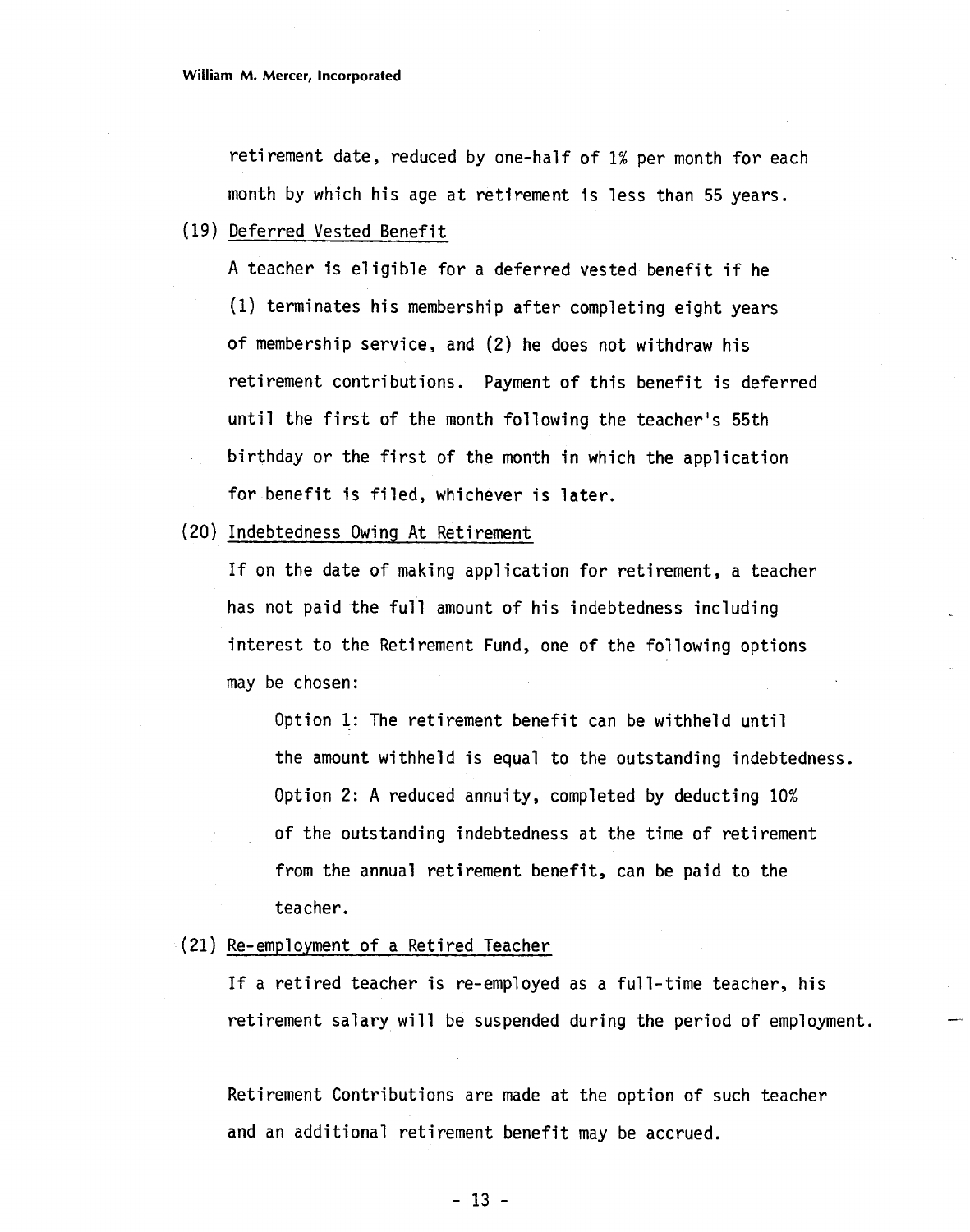#### (22) Disability Retirement Benefits

A disability retirement annuity may be paid if a teacher has become permanently disabled before 55 and has at least five years of membership service.

The benefit will be equal to 50% of the disabled teacher's base salary immediately prior to becoming disabled. This benefit will be increased by 10% of the teacher's base salary for each minor child up to a maximum of four minor children until the child ceases to be a minor.

When the disabled teacher attains age 55, the disability salary will automatically terminate. A normal retirement salary will be computed as if the teacher had been in membership service during the period of disability, and a service retirement will be granted.

(23) Cost-of-Living Allowance

A retired teacher whose permanent residence is in Alaska subsequent to retirement and/or whose absence is of a temporary nature, not to exceed 60 days, for travel or vacation purposes is entitled to receive a cost-of-living allowance of 10% of his retirement benefit in addition to his retirement benefit.

(24) Pos t-Reti rement Adjustment

This adjustment is promulgated by regulation and payable to a retired teacher when the administrator determines that the cost of living has increased and the financial condition of the fund

 $-14 -$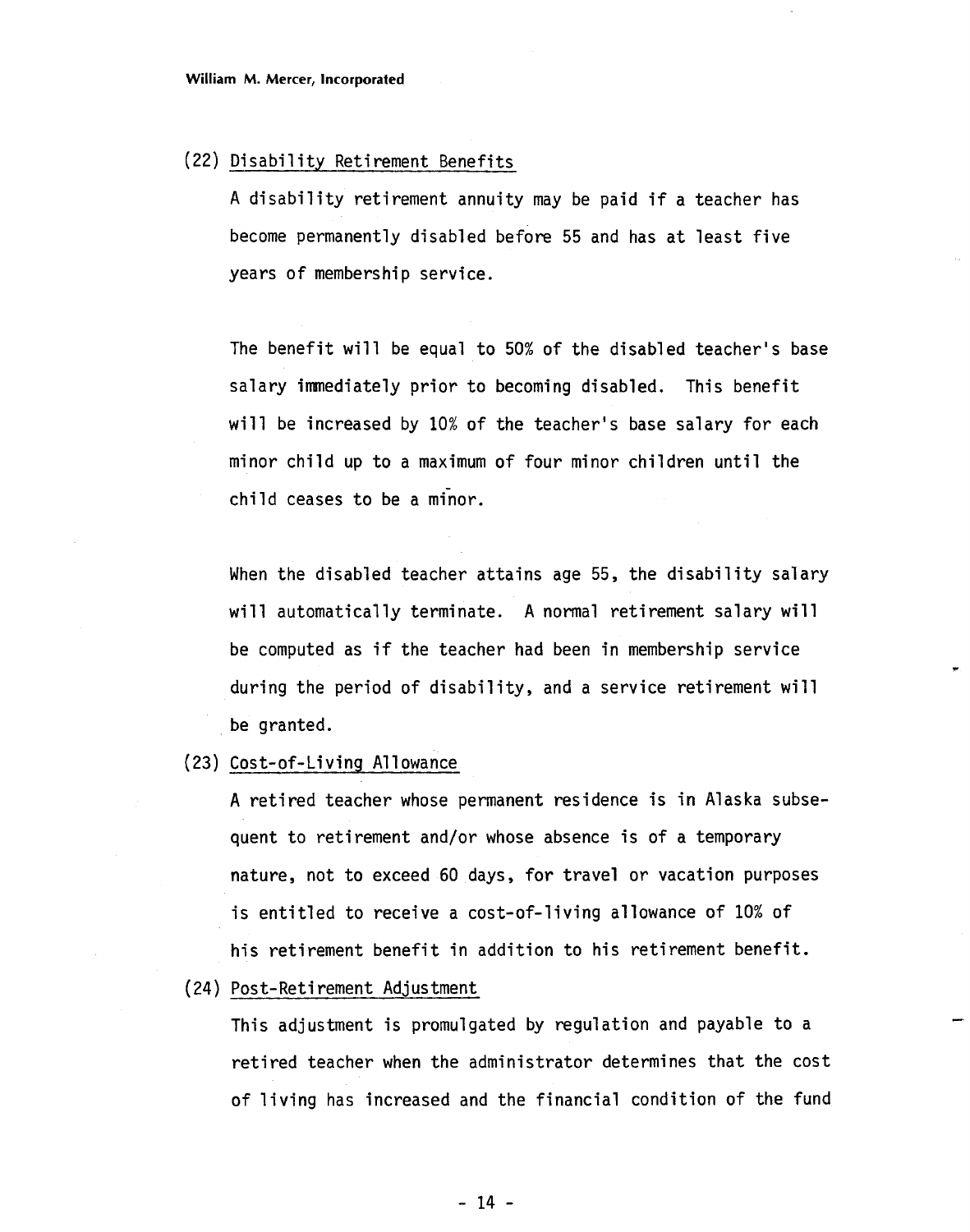permits payment of the adjustment. The amount of increase shall not exceed 4% compounded for each year on retirement.

(25) Exemption from Taxation and Process

Teachers' retirement benefits are exempt from Alaska state and municipal taxes, are not subject to execution, attachment, garnishment or other process, but must be reported to the Internal Revenue Service for federal tax purposes.

(26) Lump Sum Death Benefit

Upon death of a member who has made no supplemental contributions or who made supplemental contributions for less than one year, a lump-sum benefit shall be paid to the designated beneficiary. The lump-sum benefit is the teacher's accumulated mandatory contributions with interest thereon. If the teacher is in active service at the time of death, an additional death benefit equal to \$1,000 plus \$100 for each year of the first 20 years of completed service plus \$500 if the teacher is survived by one or more minor children is also payable.

If the teacher had received a retirement benefit prior to his death, payment shall be his accumulated contributions, plus interest, minus all benefits paid.

If a member failed to designate a beneficiary, or if no designated beneficiary survives the member, payment shall be made:

(1) to his surviving spouse or if there is no surviving spouse,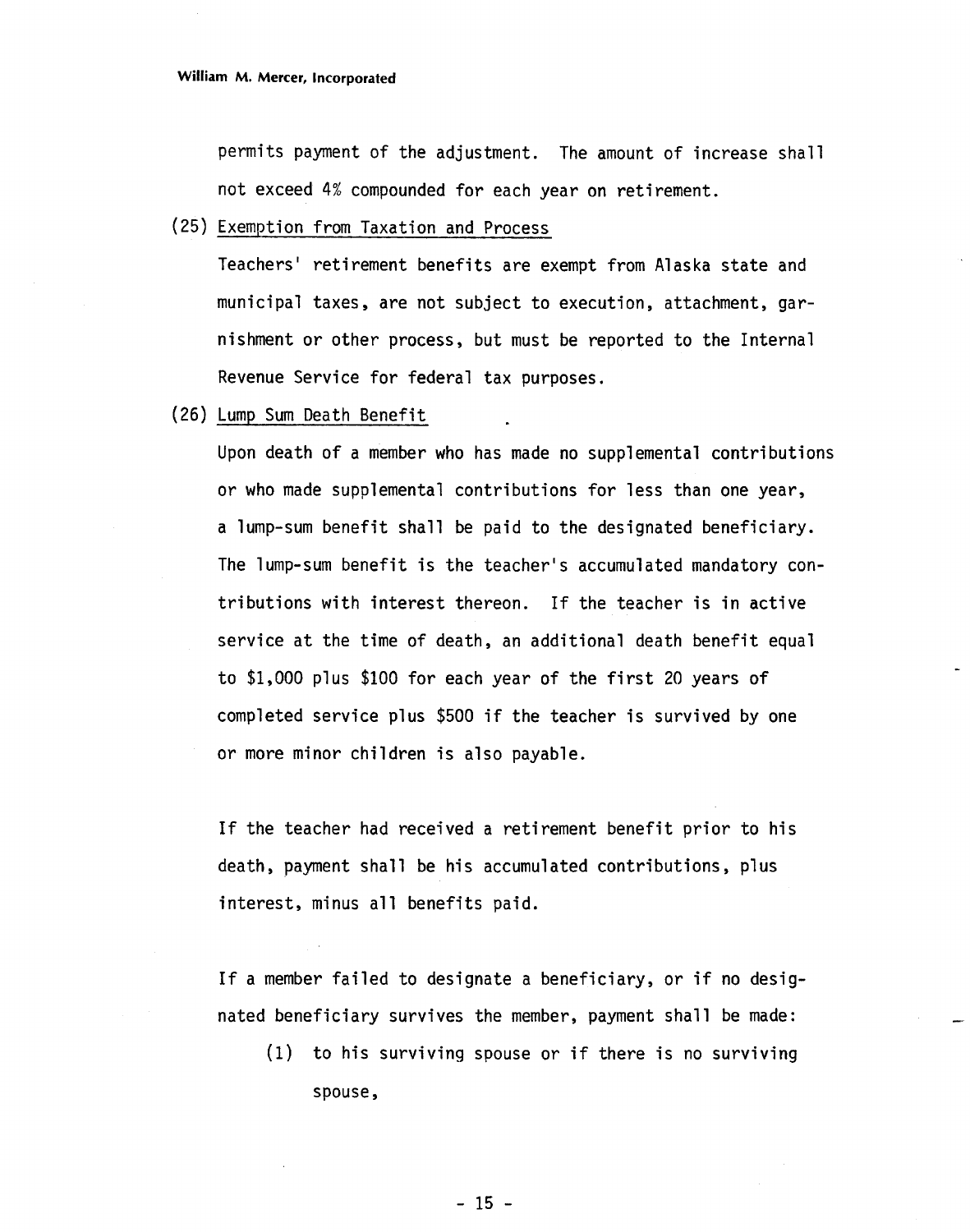- (2) to his surviving children in equal parts, or if there are none surviving,
- **(3)** to his surviving parents in equal parts, or, if there are none surviving,
- (4) to his estate.

#### (27) Survivor's Allowance

If a teacher dies while in service or while receiving a service or disability retirement benefit, is survived by one or more minor children and has made supplemental contributions for at least one year before his death, his surviving spouse is entitled to the survivor's allowance. The amount of the benefit is 35% of the teacher's base salary immediately prior to his death or becoming disabled for his spouse and 10% for each minor child up to a maximum of four.

#### (28) Spouse's Pension

If a teacher has made supplemental contributions for at least one year and dies while in membership service, or while receiving a disability benefit, or if a teacher has made supplemental contributions for at least **5** years and dies while on retirement or in deferred retirement status, the surviving spouse is entitled to receive the spouse's pension. The amount of the benefit is 50% of the service retirement salary that the deceased teacher was receiving or would have received. The spouse's pension commences the month following the member's death. The payment ceases when the spouse dies or remarries.

 $-16 -$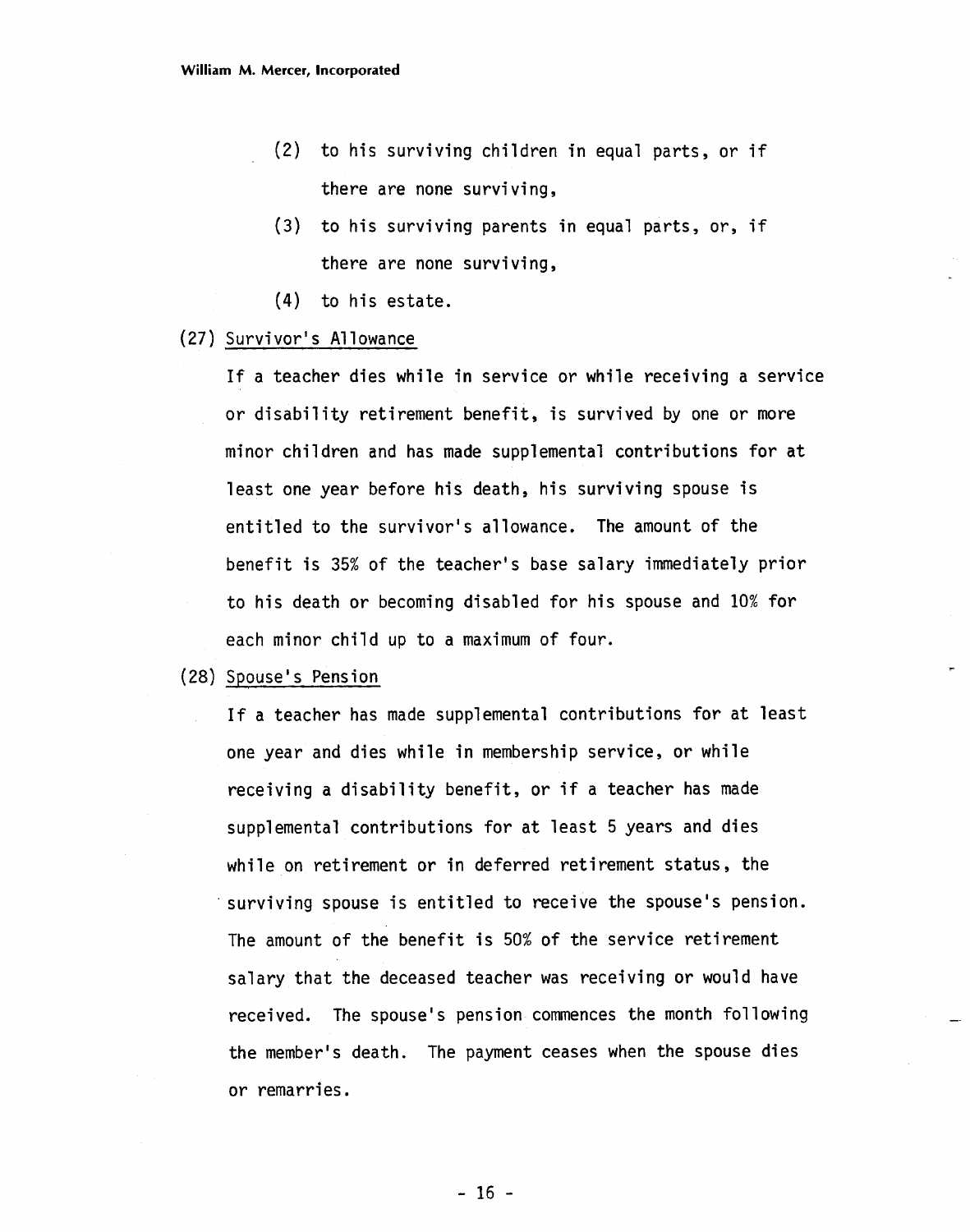#### **William M. Mercer, Incorporated**

# 1.2 MISCELLANEOUS INFORMATION

# AS OF JUNE 30

|     |                             | Active Members |             |          |          |          |  |
|-----|-----------------------------|----------------|-------------|----------|----------|----------|--|
|     |                             | 1976           | <u>1977</u> | 1978     | 1979     | 1980     |  |
| (1) | Number of<br>Active Members | 6,209          | 7,024       | 7,255    | 7,170    | 7,288    |  |
| (2) | Average Age                 | 37.42          | 37.20       | 37.33    | 37.69    | 38.10    |  |
| (3) | Average Service<br>to Date  | 8.95           | 8.70        | 8.84     | 8.97     | 9.09     |  |
| (4) | Average Annual<br>Salary    | \$21,267       | \$22,887    | \$25,193 | \$26,807 | \$29,685 |  |

| Number of Retirees<br>and Beneficiaries | 793 |                               | 891          |                                            |     |                |     |                       | 1,245   |
|-----------------------------------------|-----|-------------------------------|--------------|--------------------------------------------|-----|----------------|-----|-----------------------|---------|
| Average Age                             |     |                               |              |                                            |     |                |     |                       | 63.00   |
| Average Monthly<br>Benefit Base         | 720 | \$.                           |              | \$                                         | 787 | \$             | 807 | \$                    | 849     |
| C.0.L.A.                                | 40  | \$                            | 42           | \$                                         | 46  | \$             | 46  | \$                    | 50      |
| P.R.P.A.                                | 20  | \$                            | $70^{\circ}$ | \$                                         | 141 | \$             |     | \$                    | 145     |
| Total                                   | 780 | \$                            | 861          | \$                                         | 974 | \$             | 982 |                       | \$1,044 |
|                                         |     | 63.55<br>\$<br>\$<br>\$<br>\$ |              | Retirees and Beneficiaries<br>63.39<br>749 |     | 1,072<br>62.71 |     | 1,136<br>62.95<br>129 |         |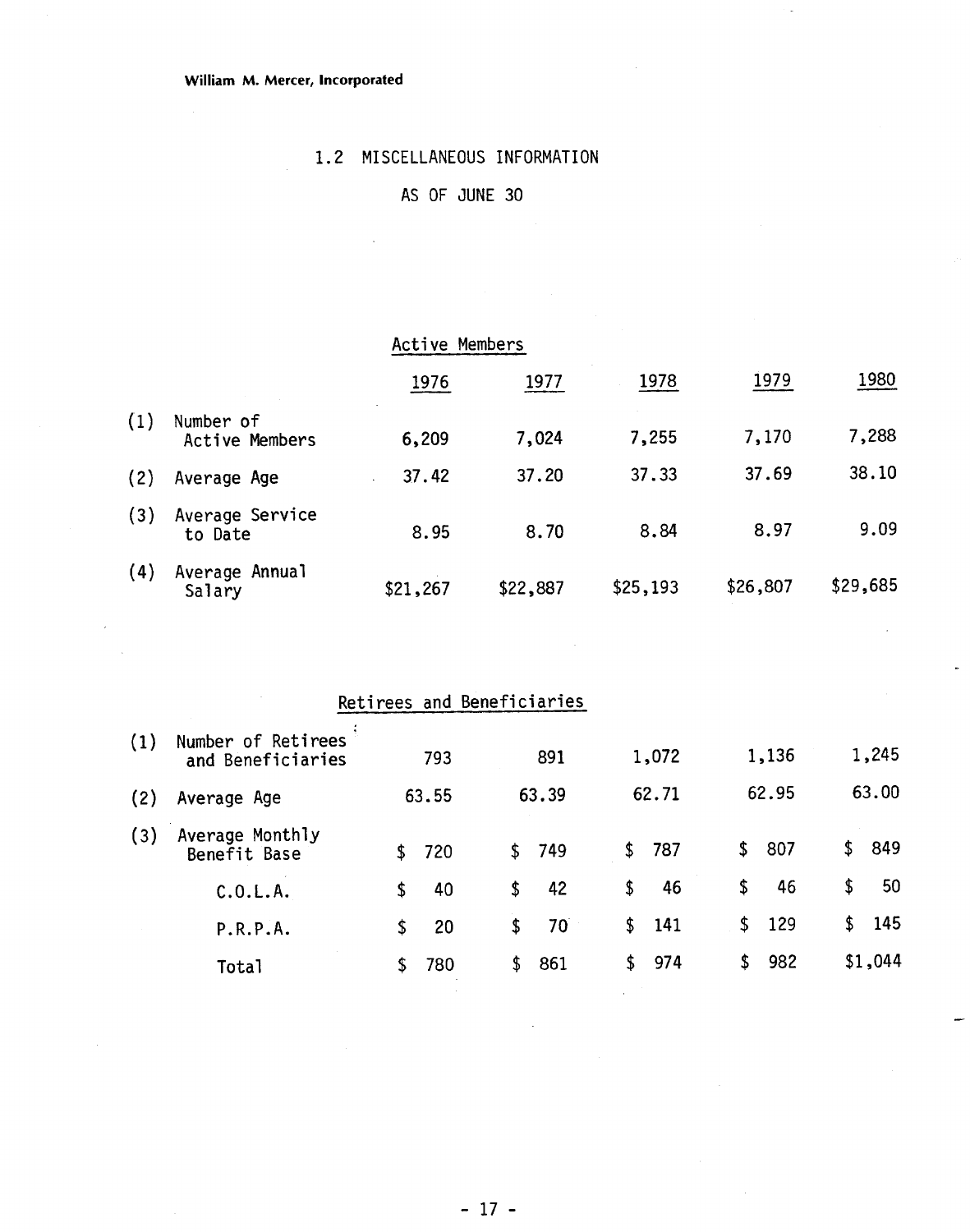$\bar{\beta}$ 

### 1.3 RETIREMENT STATISTICS

|                 | 1.3      | RETIREMENT STATISTICS               |          |                                              |            |                         |
|-----------------|----------|-------------------------------------|----------|----------------------------------------------|------------|-------------------------|
|                 | 1975     | 1976                                | 1977     | Retirements in Year Ending June 30 -<br>1978 | 1979       | 1980                    |
| Normal:         |          |                                     |          |                                              |            |                         |
| Number          | 90       | 106                                 | 110      | 77                                           | 108        | 85                      |
| Average Age     | 60.13    | 60.61                               | 59.24    | 55.92                                        | 57.06      | 59.98                   |
| Average Benefit | \$794.71 | \$917.85                            | \$931.55 | \$1,072.87                                   | \$1,110.18 | \$1,263.17              |
| Early:          |          |                                     |          |                                              |            |                         |
| Number          | 6        | 40                                  | 54       | 20                                           | 31         | 68                      |
| Average Age     | 51.64    | 51.87                               | 51.71    | 50.55                                        | 50.48      | 51.48                   |
| Average Benefit | \$943.82 | \$987.35                            | \$937.83 | \$1,171.76                                   | \$1,268.30 | \$1,238.22              |
| Disability:     |          |                                     |          |                                              |            |                         |
| Number          | 5        | 10                                  | 9        | 8                                            | 9          | 3                       |
| Average Age     | 49.64    | 46.33                               | 47.41    | 46.56                                        | 48.03      | 48.76                   |
| Average Benefit |          | $$1,006.97$ $$1,012.53$ $$1,674.55$ |          | \$1,289.71                                   |            | $$1,546.41$ $$1,798.73$ |
| Survivor:       |          |                                     |          |                                              |            |                         |
| Number          | 3        | $\mathbf{1}$                        | 5        | 5                                            | 12         | 8                       |
| Average Age     | 57.49    | 35.71                               | 55.59    | 48.45                                        | 49.85      | 58.25                   |
| Average Benefit |          | $$625.89$ \$1,172.44                | \$577.78 | \$1,110.36                                   | \$549.63   | \$601.75                |
| Total:          |          |                                     |          |                                              |            |                         |
| Number          | 104      | 157                                 | 178      | 110                                          | 160        | 164                     |
| Average Age     | 59.06    | 57.31                               | 56.26    | 53.92                                        | 54.74      | 56.16                   |
| Average Benefit | \$811.54 | \$943.21                            | \$961.09 | \$1,108.32                                   | \$1,123.32 | \$1,230.36              |

t,

 $\hat{\mathcal{A}}$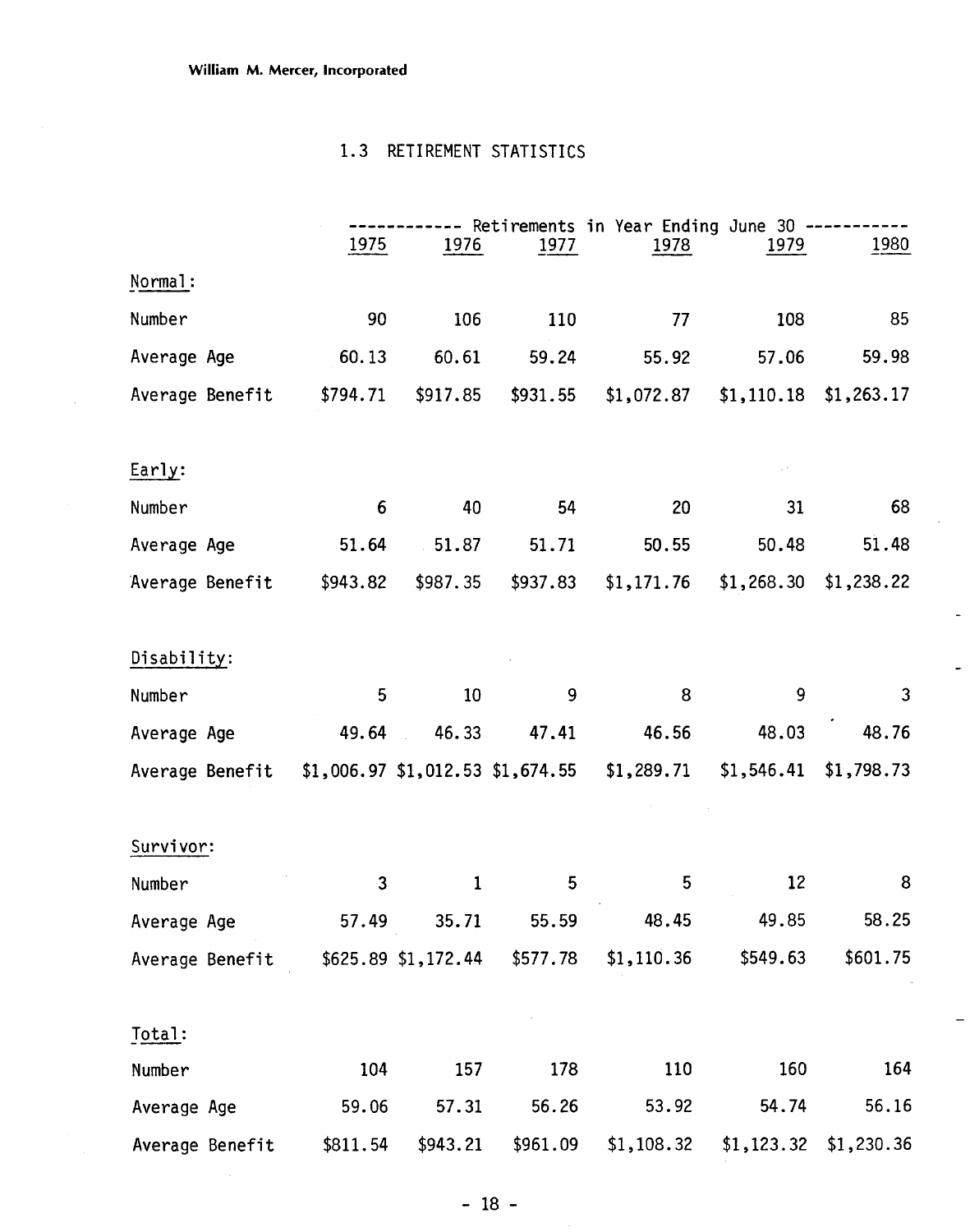| 8                                                                                                        | x<br><b>IRRANNY</b><br>UNANY<br>$\blacktriangleleft$ | ARNINGS<br>$\omega$                                                                                                                                                       | ပ<br>٠<br>$\blacktriangleright$<br>$-35$<br>$\overline{\mathbf{r}}$<br>$\triangleleft$                                        |                       | R                                                | $\propto$<br>NUMBE<br>ANNUAL                                                                                                                                                                                                                                                                                                                                                                                                                                                                             | w<br>ᇦ<br>ď<br>TOT.<br>➤<br>Ф<br>v)<br>EARNING                                                                             | تعا<br>قا<br>ı<br>$\triangleleft$<br><b>VER</b><br>نعا<br>ပ<br>$\blacksquare$<br>ERV                              |                      |
|----------------------------------------------------------------------------------------------------------|------------------------------------------------------|---------------------------------------------------------------------------------------------------------------------------------------------------------------------------|-------------------------------------------------------------------------------------------------------------------------------|-----------------------|--------------------------------------------------|----------------------------------------------------------------------------------------------------------------------------------------------------------------------------------------------------------------------------------------------------------------------------------------------------------------------------------------------------------------------------------------------------------------------------------------------------------------------------------------------------------|----------------------------------------------------------------------------------------------------------------------------|-------------------------------------------------------------------------------------------------------------------|----------------------|
| а,<br><b>AGE</b><br>GROU                                                                                 | لط<br>э<br>10.34<br>30.94                            | SPNINNIN<br>TULUL<br>TVLOL<br>SPNINGS<br>$\overline{\mathbf{z}}$<br>Æ<br>w                                                                                                | டவும<br>$\mathbf{I}$<br>ق<br>ERAC<br>NNUM<br>NINC<br>$\ddot{ }$<br>$\leq x$<br>⋖<br>لعا                                       |                       | ш<br>SERVIC<br>GROUP                             | ٽڪا<br>2ء<br><b>88</b><br>ĹΩ<br>a,                                                                                                                                                                                                                                                                                                                                                                                                                                                                       | م د<br>ANNUAI<br>$\blacktriangleleft$<br>ω                                                                                 | ႕ ဟ<br>NUAI<br>ಿ<br>$\ddot{=}$<br>$\overline{\mathbf{z}}$<br>$\overline{\mathbf{z}}$<br>$\sim$ $\sim$<br>Æ<br>(a) |                      |
| ດາ<br>$\blacksquare$<br>$\bullet$                                                                        |                                                      | ٠                                                                                                                                                                         |                                                                                                                               |                       |                                                  |                                                                                                                                                                                                                                                                                                                                                                                                                                                                                                          | N<br>ດ<br>э.<br>N<br>m                                                                                                     | a<br>œ                                                                                                            |                      |
| ▾<br>$\sim$<br>$\circ$                                                                                   | $\blacksquare$                                       | ٠<br>$\bullet$ $\mathsf{r}$<br><b>UM</b>                                                                                                                                  | つすの<br>$\overline{\phantom{a}}$                                                                                               |                       |                                                  | သော သာ<br>o r                                                                                                                                                                                                                                                                                                                                                                                                                                                                                            | ◆<br>$\infty$<br>$\bullet$<br>$\bullet$<br>◆<br>2 O                                                                        | œ<br>₩                                                                                                            |                      |
| ᡐ<br>$\ddot{\phantom{a}}$<br>$N \sim m \sim d$                                                           | $\rightarrow$                                        | - 6<br>$\sim$<br>စောထား<br><u> ທ ဖ ທ ထ</u>                                                                                                                                | $\circ$                                                                                                                       |                       |                                                  | $\sim$                                                                                                                                                                                                                                                                                                                                                                                                                                                                                                   | ⋞<br>$\bullet$<br>in.<br>ᡡ<br>$\bullet$                                                                                    | ۰<br>m                                                                                                            |                      |
| ₩<br>$\sim$ $\sim$<br>ທ ໐                                                                                |                                                      | ۰<br>$\infty$                                                                                                                                                             |                                                                                                                               |                       | ິດ ພ                                             | ⊸                                                                                                                                                                                                                                                                                                                                                                                                                                                                                                        | ◆                                                                                                                          | ൸<br>$\rightarrow$                                                                                                |                      |
| Ö<br>$5 - 3$                                                                                             | $\rightarrow$ $\rightarrow$ $\rightarrow$            | ۰<br>₩<br>$\sigma$ $\circ$ $\circ$                                                                                                                                        | ON.                                                                                                                           |                       |                                                  | $\mathfrak{O} \bullet \mathfrak{O} \bullet \mathfrak{O}$                                                                                                                                                                                                                                                                                                                                                                                                                                                 | <b>in</b><br>$9.49$<br>$9.49$                                                                                              | $\sim$<br>$\blacksquare$                                                                                          |                      |
| ₩                                                                                                        |                                                      | o<br>$\infty$                                                                                                                                                             |                                                                                                                               |                       | ₩<br>c.                                          | m                                                                                                                                                                                                                                                                                                                                                                                                                                                                                                        |                                                                                                                            | n<br>$\sim$                                                                                                       |                      |
| ው<br>$\blacktriangleright$<br>$\bullet$                                                                  | OND-ODM-0 BN 0 000<br>$10 M Q + 4 M Q +$<br>23954742 | ۰<br>$\overline{ }$<br><b>SON</b><br><b>OON THAN</b><br>$\infty$ $\sim$ $\sim$ $\infty$ $\sim$ $\sim$ $\sim$<br>$-0.00000000000000000$<br><b>NMMOGDO</b><br>$M = 4 M M -$ | <b>inne</b><br>MOMM<br>$0.0000000000$<br>$0.4001400$<br>$\rightarrow \infty \wedge \cdots \wedge \cdots \wedge \cdots \wedge$ |                       | o۱<br>$\cdots$                                   | $\circ$ $\circ$ $\circ$ $\circ$<br>$\begin{array}{ccccccccccccccccc}\n\multicolumn{4}{c}\n\multicolumn{4}{c}\n\multicolumn{4}{c}\n\multicolumn{4}{c}\n\multicolumn{4}{c}\n\multicolumn{4}{c}\n\multicolumn{4}{c}\n\multicolumn{4}{c}\n\multicolumn{4}{c}\n\multicolumn{4}{c}\n\multicolumn{4}{c}\n\multicolumn{4}{c}\n\multicolumn{4}{c}\n\multicolumn{4}{c}\n\multicolumn{4}{c}\n\multicolumn{4}{c}\n\multicolumn{4}{c}\n\multicolumn{4}{c}\n\multicolumn{4}{c}\n\multicolumn{4}{c}\n\multicolumn{4}{c$ | œ<br>0.004<br>$0.00$ $N$ in $m$<br>$00000000$<br>$O$ $4$ $N$ $9$ $10$ $10$<br><b>PHPBOH3DPO</b><br>$N \rightarrow 0.0004N$ | $\overline{ }$<br>$\blacktriangleleft$<br><b>しらて14139439 ちゅうしつうつう</b><br><b>QQQQQQMMM</b>                         |                      |
| ◆<br><b>in</b><br>ł<br>$\Omega$<br>400                                                                   |                                                      | ٠<br>$\blacksquare$<br>◆<br>$\blacksquare$                                                                                                                                |                                                                                                                               |                       | ₩<br>$\overline{\phantom{a}}$<br>ທ ວ<br>⊷        | 44<br>$\leftrightarrow$ $\leftrightarrow$                                                                                                                                                                                                                                                                                                                                                                                                                                                                | ۰<br><b>ND</b>                                                                                                             | N<br>۰                                                                                                            |                      |
| ᡐ<br>in.<br>$\bullet$ :                                                                                  |                                                      | $\sim$<br>$\ddot{ }$                                                                                                                                                      | ◆                                                                                                                             |                       | ᡡ<br>⊷<br>$\bullet$<br>ம<br>$\blacktriangleleft$ | $\bullet$<br>$\infty$                                                                                                                                                                                                                                                                                                                                                                                                                                                                                    | ➾<br>$\bullet$<br>$\mathbf{\Omega}$<br>$\infty$                                                                            | ∞<br>$\sim$                                                                                                       |                      |
| ❤<br>۰o<br>n O                                                                                           |                                                      | $\sim$<br>٠<br>$\bullet$                                                                                                                                                  | ٠                                                                                                                             |                       | ₩<br>$\sim$<br>$\bullet$                         | ۰<br>in m                                                                                                                                                                                                                                                                                                                                                                                                                                                                                                | ٠<br>$\sim$<br>$\overline{\phantom{a}}$<br>N                                                                               | N<br>$\bullet$                                                                                                    |                      |
| ᡡ<br>$\bullet$                                                                                           |                                                      | m<br>$\infty$<br>$\infty$<br>$\bullet$                                                                                                                                    | ÷<br>5.5<br>$\circ$ $\sim$ $\infty$                                                                                           |                       | ∞<br>$\boldsymbol{\sim}$<br>$\circ$ in $\circ$   | $\bullet$                                                                                                                                                                                                                                                                                                                                                                                                                                                                                                | ∞<br>o.<br>$\blacksquare$<br>$\overline{\phantom{a}}$<br>ດ ທ<br>$-5$<br>$\mathbf{o}$ $\mathbf{m}$                          | ▾<br>r<br>$\blacksquare$<br>mmm                                                                                   |                      |
| $\blacksquare$<br>-ai<br>ဟ ဝ                                                                             |                                                      | ۰<br><b>in</b><br>÷<br>n                                                                                                                                                  | - 41                                                                                                                          |                       | ₩<br>m<br>Ŧ                                      |                                                                                                                                                                                                                                                                                                                                                                                                                                                                                                          | 0<br>۰ø<br>₩<br>a<br>۰<br>m                                                                                                | $\overline{ }$<br>۱n<br>מי<br>$\sigma$ $\sim$                                                                     |                      |
| ິຕ<br>$\overline{ }$<br>in.<br>$\begin{array}{c}\n\bullet \\ \bullet \\ \bullet \\ \bullet\n\end{array}$ |                                                      | $\bullet$                                                                                                                                                                 | <b>SURVOC</b>                                                                                                                 |                       | ᡡ<br>m<br>$\bullet$<br>ъn,<br>$N$ $N$ $m$ $m$    | $\alpha$ $\alpha$ $\circ$ $\circ$                                                                                                                                                                                                                                                                                                                                                                                                                                                                        | 0                                                                                                                          | 0                                                                                                                 |                      |
| ٠<br>0                                                                                                   |                                                      | 0                                                                                                                                                                         |                                                                                                                               |                       | $\circ$<br>$\blacktriangledown$                  |                                                                                                                                                                                                                                                                                                                                                                                                                                                                                                          | $\bullet$                                                                                                                  | $\bullet$                                                                                                         |                      |
| ᇦ<br>Æ<br>н<br>Ō                                                                                         | œ<br>ဆ<br>$\sim$<br>⊷                                | ۰<br>m<br>w<br>342<br>۰<br>⊣<br>$\mathbf{N}$                                                                                                                              | ïО,<br>œ<br>$\ddot{\bullet}$<br>o.<br>N                                                                                       |                       | ⊶<br>Æ<br>50<br>Ħ                                | œ<br>∞<br>N<br>$\overline{\phantom{a}}$                                                                                                                                                                                                                                                                                                                                                                                                                                                                  | œ<br>$\boldsymbol{\sim}$<br><b>ین</b><br>N<br>ᢦ<br>m<br>Ö<br>$\blacksquare$<br>$\sim$                                      | ທ<br>œ<br>۰<br>۰<br>$\sim$                                                                                        |                      |
|                                                                                                          |                                                      |                                                                                                                                                                           | 9<br>⊶<br>SERV.                                                                                                               | ဟ<br>GROUP            | ω<br>ပ<br>×.<br>➤<br>$\bullet$                   | GROUPS                                                                                                                                                                                                                                                                                                                                                                                                                                                                                                   |                                                                                                                            |                                                                                                                   |                      |
|                                                                                                          |                                                      | ω<br>$v \rightarrow$                                                                                                                                                      | ں<br>> ⊣<br>œ                                                                                                                 | ننا (ما               | 0<br>K N<br>ぃ                                    | മ ന<br>∍                                                                                                                                                                                                                                                                                                                                                                                                                                                                                                 |                                                                                                                            |                                                                                                                   |                      |
| ٠<br>0<br>Ω.                                                                                             | ٤D.<br>◆                                             | $\blacksquare$<br>0<br>ာင                                                                                                                                                 | o.<br>$\blacksquare$<br>m                                                                                                     | N<br>ı<br>$\bullet$   | σ<br>$\sim$<br>m                                 | m<br>0                                                                                                                                                                                                                                                                                                                                                                                                                                                                                                   | m<br>ທ<br>$\sim$                                                                                                           | $\mathbf{G}$                                                                                                      | ہ د<br>Æ<br>TOT.     |
| $\sigma \rightarrow$<br>$1 - 0$                                                                          |                                                      |                                                                                                                                                                           | $\bullet$                                                                                                                     |                       |                                                  |                                                                                                                                                                                                                                                                                                                                                                                                                                                                                                          |                                                                                                                            |                                                                                                                   |                      |
| $\blacksquare$<br>$\rightarrow$                                                                          |                                                      | $\circ$                                                                                                                                                                   |                                                                                                                               |                       |                                                  |                                                                                                                                                                                                                                                                                                                                                                                                                                                                                                          |                                                                                                                            |                                                                                                                   | ન                    |
| $\rightarrow \rightarrow \rightarrow \rightarrow \rightarrow$<br>œ۹<br>$\sigma$ +                        | <b>-- 0 4 5 4</b>                                    |                                                                                                                                                                           |                                                                                                                               |                       | $\bullet$                                        |                                                                                                                                                                                                                                                                                                                                                                                                                                                                                                          | $\bullet$                                                                                                                  | 500000                                                                                                            | $\rightarrow$        |
|                                                                                                          |                                                      | ᢦ<br>N<br>∽i                                                                                                                                                              |                                                                                                                               |                       | $\bullet$                                        |                                                                                                                                                                                                                                                                                                                                                                                                                                                                                                          |                                                                                                                            |                                                                                                                   | <b>In</b>            |
| o                                                                                                        |                                                      |                                                                                                                                                                           |                                                                                                                               |                       |                                                  |                                                                                                                                                                                                                                                                                                                                                                                                                                                                                                          |                                                                                                                            |                                                                                                                   |                      |
| ÷                                                                                                        |                                                      | သော<br>5.0024                                                                                                                                                             |                                                                                                                               |                       | $\circ\circ$                                     |                                                                                                                                                                                                                                                                                                                                                                                                                                                                                                          |                                                                                                                            |                                                                                                                   | M < 4                |
| $\bullet$                                                                                                |                                                      |                                                                                                                                                                           | $\sim$ $\sim$                                                                                                                 |                       | ≁                                                |                                                                                                                                                                                                                                                                                                                                                                                                                                                                                                          |                                                                                                                            |                                                                                                                   |                      |
| 73574941<br>◆                                                                                            |                                                      | $6.0.7.7$<br>$-50$ $-5$ $-5$<br>OMNINHMMOMH<br>                                                                                                                           | 71573                                                                                                                         | $0000000000$<br>25511 | r                                                | $\begin{array}{c} \circ \circ \circ \circ \circ \circ \circ \circ \circ \end{array}$                                                                                                                                                                                                                                                                                                                                                                                                                     | $\begin{array}{ccc}\n0 & 0 & 0 & 0 & 0 & 0 \\ 0 & 0 & 0 & 0 & 0 & 0\n\end{array}$                                          |                                                                                                                   | 4 m g m 4 r 4 c      |
| ຶ                                                                                                        |                                                      |                                                                                                                                                                           |                                                                                                                               |                       | m                                                |                                                                                                                                                                                                                                                                                                                                                                                                                                                                                                          |                                                                                                                            |                                                                                                                   | $\overline{4}$ N     |
| ᢦ                                                                                                        |                                                      |                                                                                                                                                                           |                                                                                                                               |                       | ÷                                                |                                                                                                                                                                                                                                                                                                                                                                                                                                                                                                          |                                                                                                                            |                                                                                                                   |                      |
| ᡐ                                                                                                        |                                                      |                                                                                                                                                                           |                                                                                                                               |                       | $\blacksquare$                                   |                                                                                                                                                                                                                                                                                                                                                                                                                                                                                                          |                                                                                                                            | 1000000                                                                                                           | $\bullet$ $\bullet$  |
|                                                                                                          | <b>T &amp; O</b>                                     |                                                                                                                                                                           |                                                                                                                               | m N 0                 |                                                  |                                                                                                                                                                                                                                                                                                                                                                                                                                                                                                          | $\circ$ $\circ$                                                                                                            |                                                                                                                   |                      |
|                                                                                                          |                                                      | 0                                                                                                                                                                         |                                                                                                                               |                       |                                                  |                                                                                                                                                                                                                                                                                                                                                                                                                                                                                                          | $\bullet$                                                                                                                  |                                                                                                                   |                      |
|                                                                                                          | 0                                                    | いつつつ                                                                                                                                                                      | ◒                                                                                                                             |                       | o                                                | <b>00</b>                                                                                                                                                                                                                                                                                                                                                                                                                                                                                                | $\circ\circ$                                                                                                               | 00                                                                                                                | <b>NOTODAOQNOCOO</b> |
| 0<br>$\blacksquare$<br>m<br>▃                                                                            | œ                                                    | Ð<br>m                                                                                                                                                                    | 0<br>œ<br>m                                                                                                                   | ∙                     | ை<br>m                                           |                                                                                                                                                                                                                                                                                                                                                                                                                                                                                                          |                                                                                                                            |                                                                                                                   | œ                    |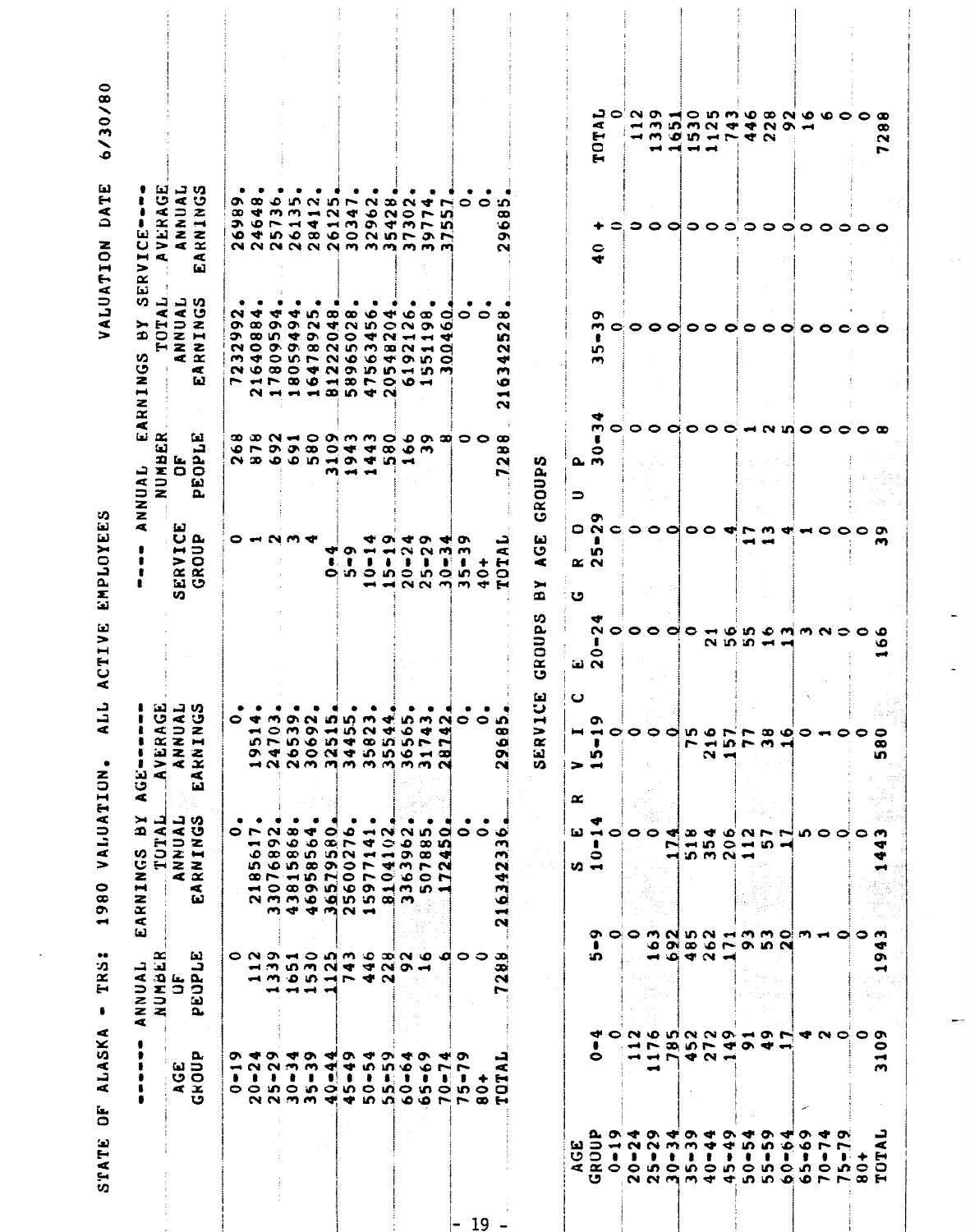#### 1.4 ACTUARIAL METHOD AND ASSUMPTIONS

# Valuation of Liabilities

A. Actuarial Method - Attained Age Normal, also known as Aggregate<br>Method with Supplemental Liability. The unfunded accrued benefit<br>liability is amortized over 30 years.

B. Actuarial Assumptions -

| 1. | Interest             | 6% per year, compounded annually,<br>net of investment expenses.                                                                                                                                                                                                              |
|----|----------------------|-------------------------------------------------------------------------------------------------------------------------------------------------------------------------------------------------------------------------------------------------------------------------------|
|    | 2. Salary Scale      | 6% per year until age 39 and 5% per<br>year for ages 40 and up.                                                                                                                                                                                                               |
| 3. | Mortality            | 1971 Group Annuity Mortality Table.                                                                                                                                                                                                                                           |
| 4. | Turnover             | Based upon the 1976-77 actual total<br>turnover experience. (See Table 1).                                                                                                                                                                                                    |
| 5. | Disability           | Incidence rates in accordance with<br>Table 2. Post-disability mortality<br>in accordance with rates published<br>by the Pension Benefit Guaranty Cor-<br>poration to reflect mortality of<br>those receiving disability benefits<br>under Social Security.                   |
|    | 6. Retirement Age    | The average of age 60 and the earliest<br>age for which unreduced retirement<br>benefits will be available.                                                                                                                                                                   |
|    | 7. Spouse's Age      | Wives are assumed to be four years<br>younger than husbands.                                                                                                                                                                                                                  |
| 8. | Contribution Refunds | 85% of those terminating before age<br>50 with 8 to 12 years of service<br>will leave their contributions and<br>thereby retain their deferred vested<br>benefit. All others who terminate<br>after becoming vested are assumed to<br>keep their contributions in the System. |
|    | 9. C.O.L.A.          | 49% of those receiving retirement<br>benefits will be eligible for C.O.L.A.                                                                                                                                                                                                   |
|    | 10. Sick Leave       | 4.7 days of sick leave will be<br>available for each year of service.                                                                                                                                                                                                         |
|    | 11. Expenses         | No loading for expenses.                                                                                                                                                                                                                                                      |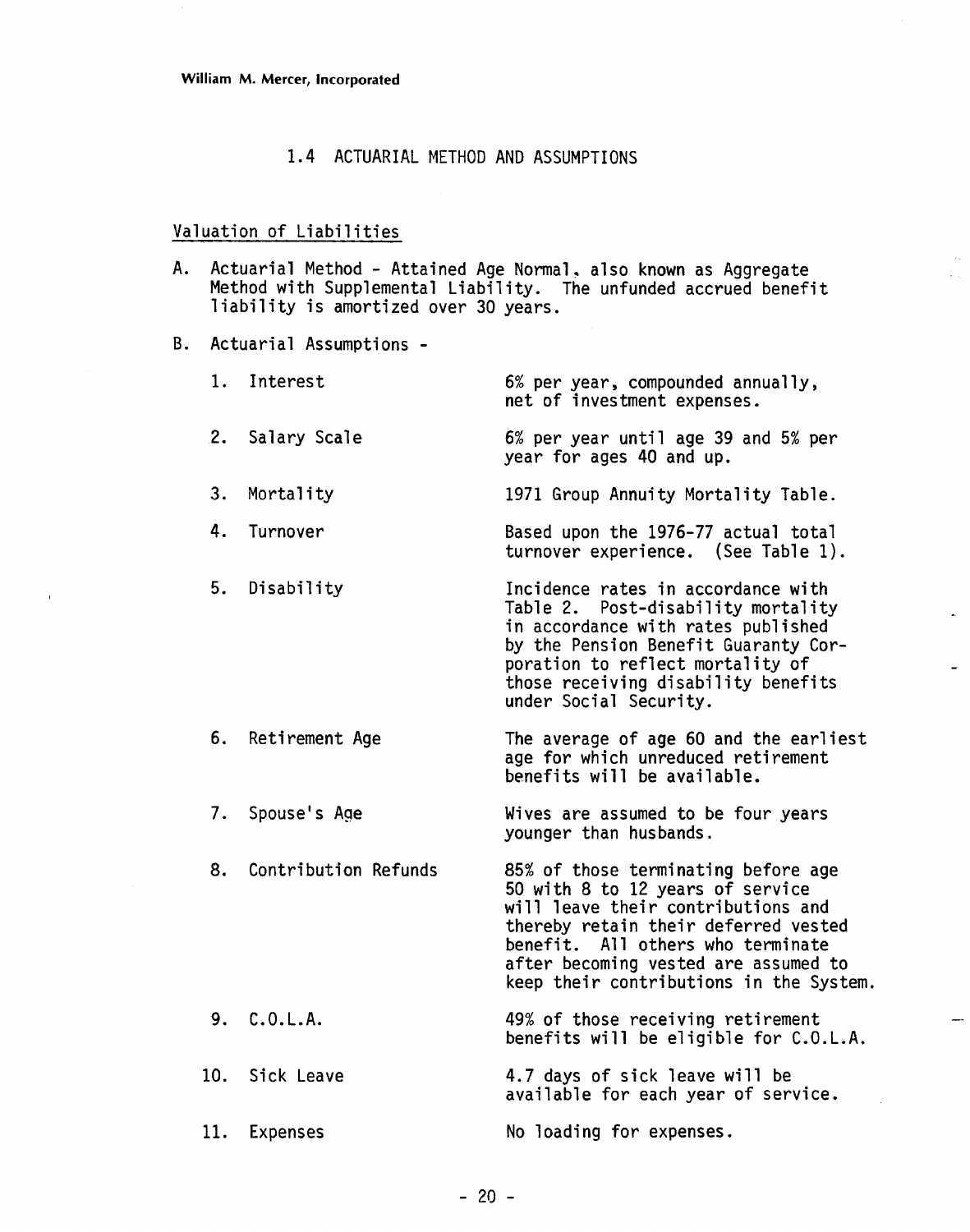**William M. Mercer, Incorporated** 

#### Valuation of Assets

Based upon the three-year average ratio between market and book values of the System's assets.

#### Valuation of Medical Benefits

Medical benefits for retirees are provided by the payment of premiums from the trust fund. **A** pre-65 cost and lower post-65 cost (due to Medicare) were assumed such that the total rate for all retirees equals the present premium rate. These medical premiums are then funded with the same actuarial method as other retirement benefits.

-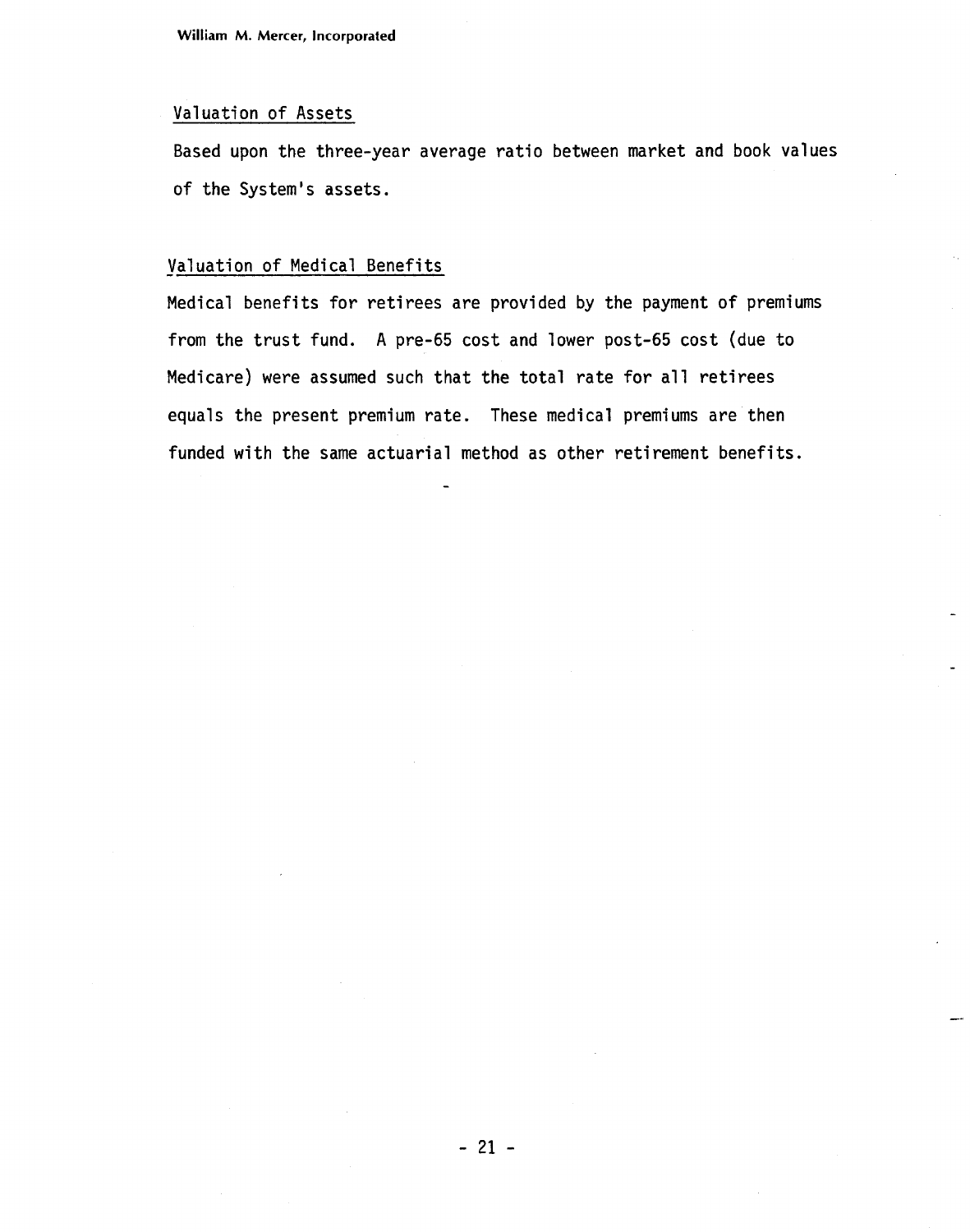# TABLE 1

# TEACHERS' RETIREMENT SYSTEM

# STATE OF ALASKA

### EMPLOYEE TURNOVER RATES

| Age       | Male  | Female |
|-----------|-------|--------|
| 20        | .0600 | .0600  |
| 21        | .0582 | .0607  |
| 22        | .0563 | .0614  |
| 23        | .0537 | .0623  |
| 24        | .0511 | .0669  |
| 25        | .0485 | .0715  |
| 26        | .0456 | .0761  |
| 27        | .0432 | .0809  |
| 28        | .0448 | .0888  |
| 29        | .0464 | .0967  |
| 30        | .0480 | .1046  |
| 31        | .0496 | .1125  |
| 32        | .0510 | .1204  |
| 33        | .0562 | .1200  |
| 34        | .0614 | .1195  |
| 35        | .0666 | .1190  |
| 36        | .0718 | .1195  |
| 37        | .0769 | .1181  |
| 38        | .0791 | .1109  |
| 39        | .0813 | .1037  |
| 40        | .0835 | .0965  |
| 41        | .0857 | .0893  |
| 42        | .0880 | .0823  |
| 43        | .0882 | .0800  |
| 44        | .0884 | .0777  |
| 45        | .0886 | .0754  |
| 46        | .0888 | .0731  |
| 47        | .0889 | .0714  |
| 48        | .0890 | .0707  |
| 49        | .0880 | .0700  |
| 50 and up | .0870 |        |

 $\bar{1}$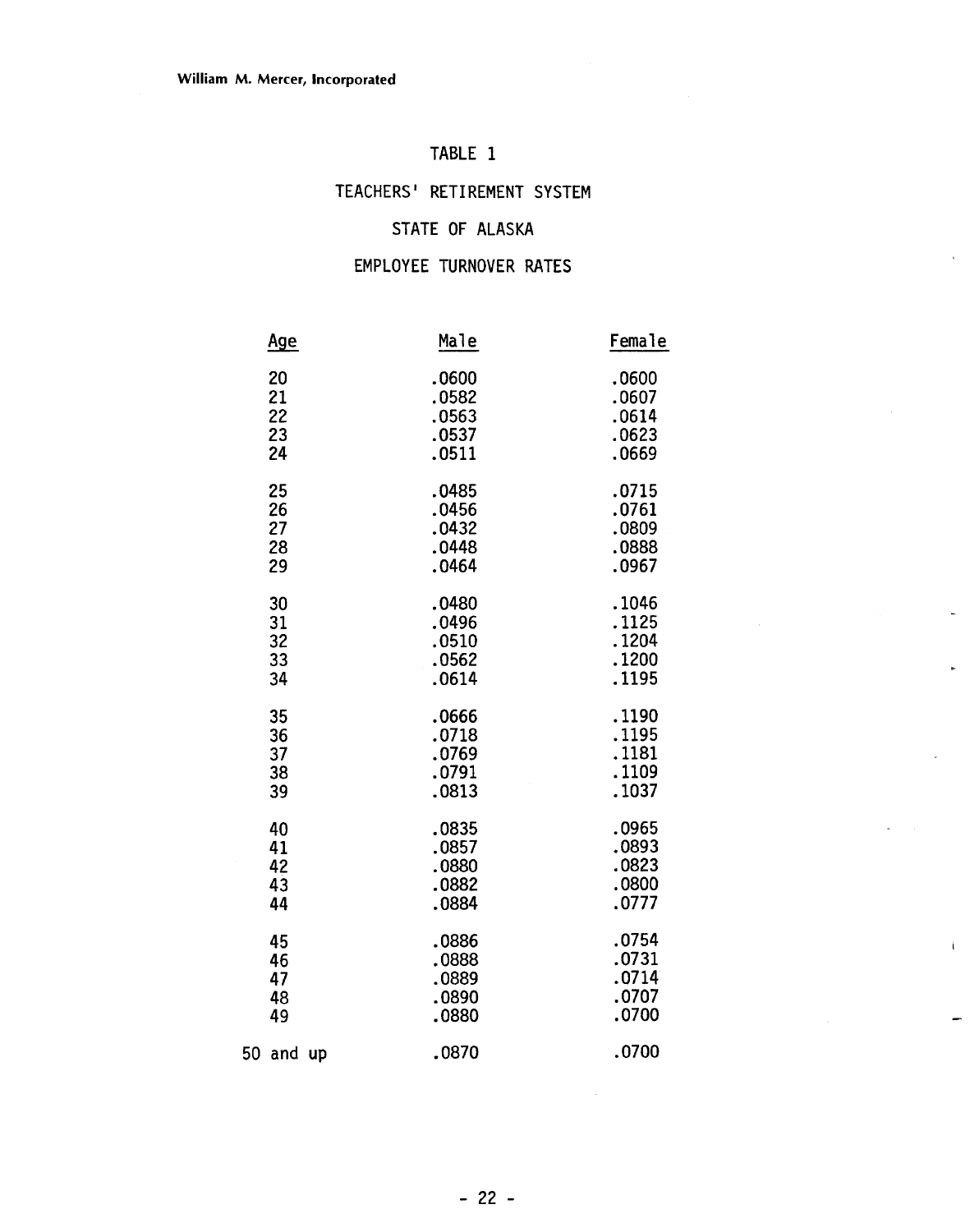# TABLE **2**

# TEACHERS' RETIREMENT SYSTEM

### STATE **OF** ALASKA

# DISABILITY RATES

# ANNUAL RATES PER **1,000** EMPLOYEES

| <u>Age</u>                  | Rate                                 | <u>Age</u> | <u>Rate</u> |
|-----------------------------|--------------------------------------|------------|-------------|
| 20                          | .70                                  | 45         | 1.62        |
| 21                          | .71                                  | 46         | 1.76        |
| 22                          | .72                                  | 47         | 1.91        |
| 23                          | .73                                  | 48         | 2.07        |
| 24                          | .74                                  | 49         | 2.23        |
| 25                          | .75                                  | 50         | 2.40        |
| 26                          | .76                                  | 51         | 2.60        |
| 27                          | .78                                  | 52         | 2.86        |
| 28                          | .80                                  | 53         | 3.18        |
| 29                          | .82                                  | 54         | 3.56        |
| 30                          | .84                                  | 55         | 4.00        |
| 31                          | .86                                  | 56         | 4.59        |
| 32                          | .88                                  | 57         | 5.34        |
| 33                          | .90                                  | 58         | 6.10        |
| 34                          | .93                                  | 59         | 7.20        |
| 35                          | .96                                  | 60         | 8.43        |
| 36                          | .99                                  | 61         | 9.75        |
| 37                          | 1.03                                 | 62         | 11.30       |
| 38                          | 1.07                                 | 63         | 13.05       |
| 39                          | 1.11                                 | 64         | 14.90       |
| 40.<br>41<br>42<br>43<br>44 | 1.15<br>1.20<br>1.27<br>1.36<br>1.48 |            |             |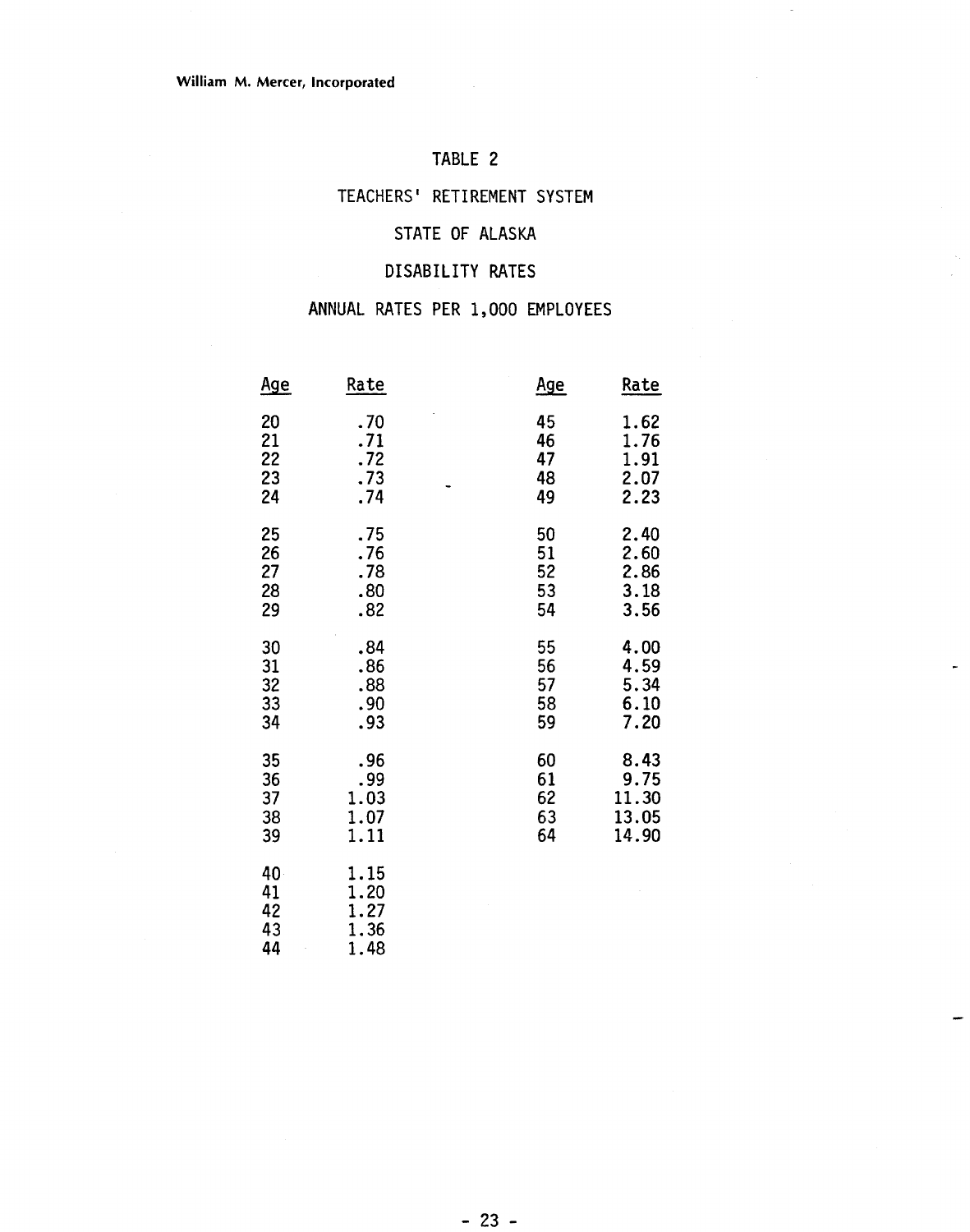$\mathcal{L}^{\pm}$ 

 $\sim$ 

 $\mathcal{A}$ 

# SECTION 2

# DETAILED VALUATION RESULTS

This section presents in detail the results of the actuarial valuation that were outlined in the Summary.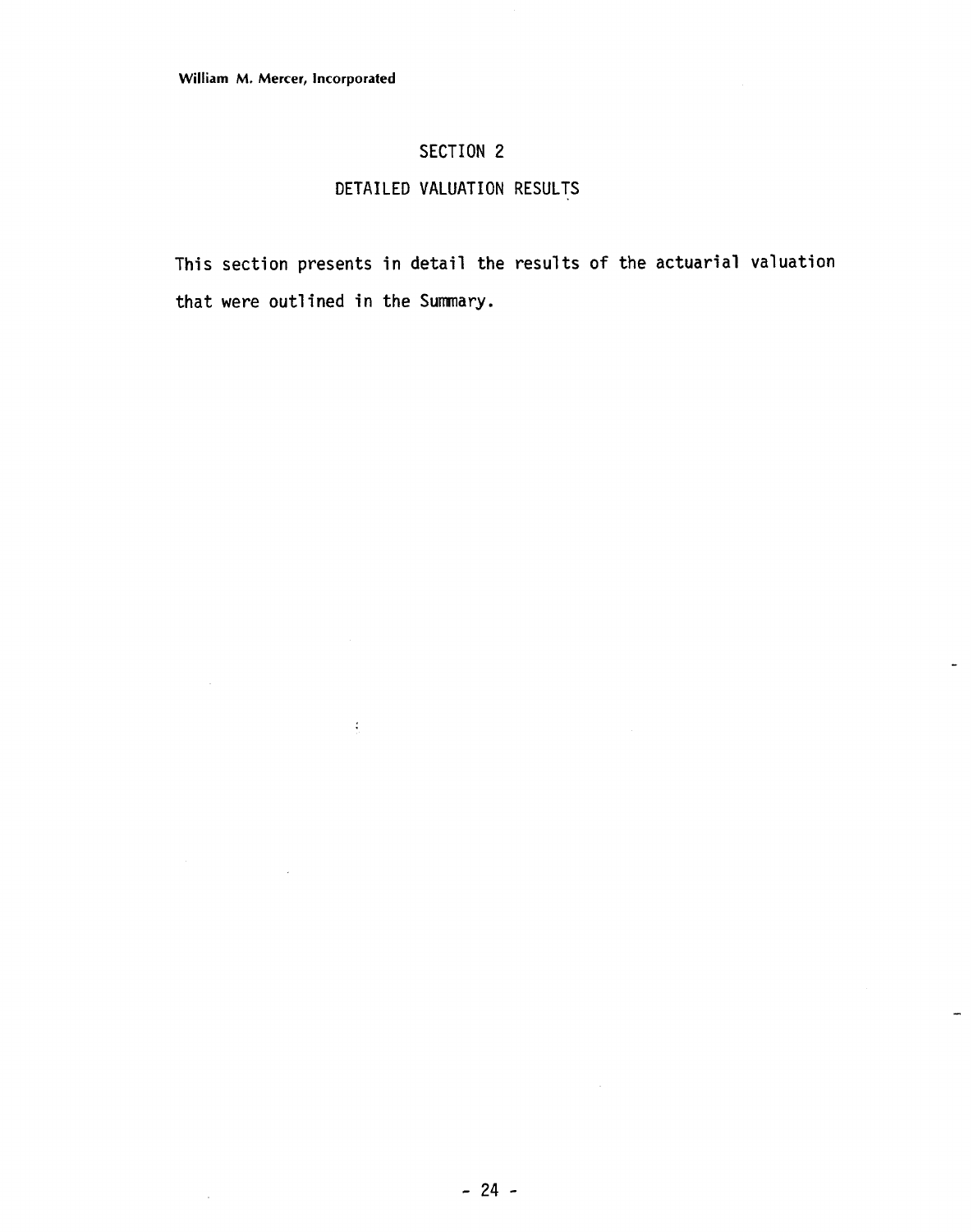# 2.1 DISTRIBUTION OF ASSETS

AS OF JUNE 30, 1980

|                                | Book Value    | Market Value             |
|--------------------------------|---------------|--------------------------|
| Cash                           | \$<br>66,619  | 66,619<br>$\mathsf{S}$ . |
| Repurchase Agreements          | 8,910,000     | 8,910,000                |
| Short Term Issues              | 31,982,222    | 33,448,630               |
| Intermediate/Long Term Issues: |               |                          |
| Government                     | 92,415,126    | 84,593,217               |
| Other                          | 28,767,299    | 24, 369, 213             |
| Common Stock                   | 32,997,712    | 35,718,963               |
| Loans & Mortgages              | 123,051,589   | 109,688,233              |
| Alaska Savings Certificates    | 200,000       | 200,000                  |
| Total Assets                   | \$318,390,567 | \$296,994,875            |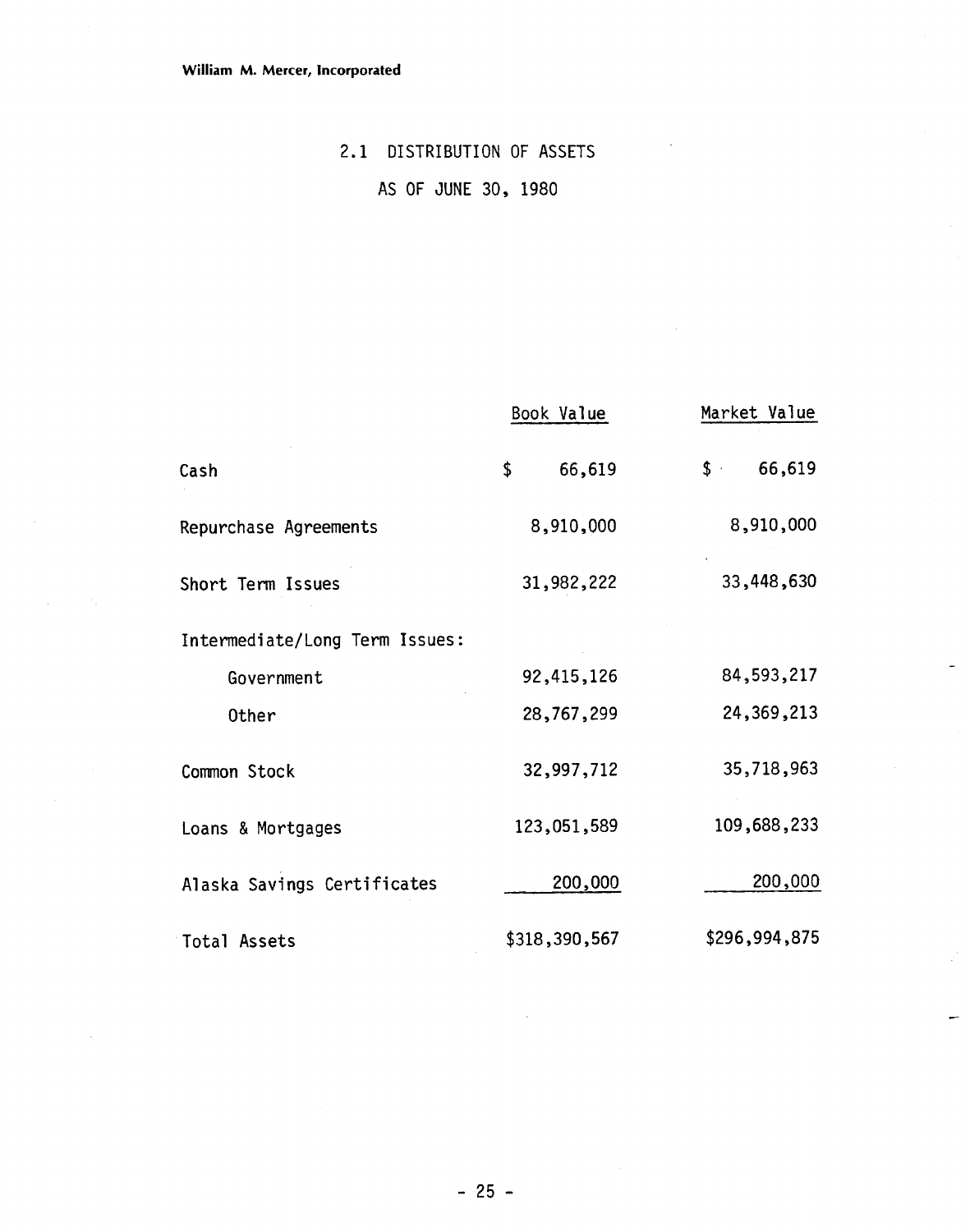**(4)** x **(5)** 

 $\bar{\bar{z}}$ 

# **2.2 DEVELOPMENT OF** VALUATION ASSETS

# AS OF JUNE **30, 1980**

|     |                                                                 | Market Value  | Book Value    | Ratio $(M/B)$ |
|-----|-----------------------------------------------------------------|---------------|---------------|---------------|
| (1) | June 30, 1980                                                   | \$296,994,875 | \$318,390,567 | .9328         |
| (2) | June 30, 1979                                                   | 265,835,222   | 262,437,828   | 1.0129        |
| (3) | June 30, 1978                                                   | 212,888,370   | 215,370,551   | .9885         |
| (4) | Average Ratio                                                   |               |               | .9781         |
| (5) | Book Value at<br>June 30, 1979                                  |               |               | \$318,390,567 |
| (6) | <b>Valuation Assets</b><br>at June 30, 1979<br>$(4) \times (5)$ |               |               | \$311,417,814 |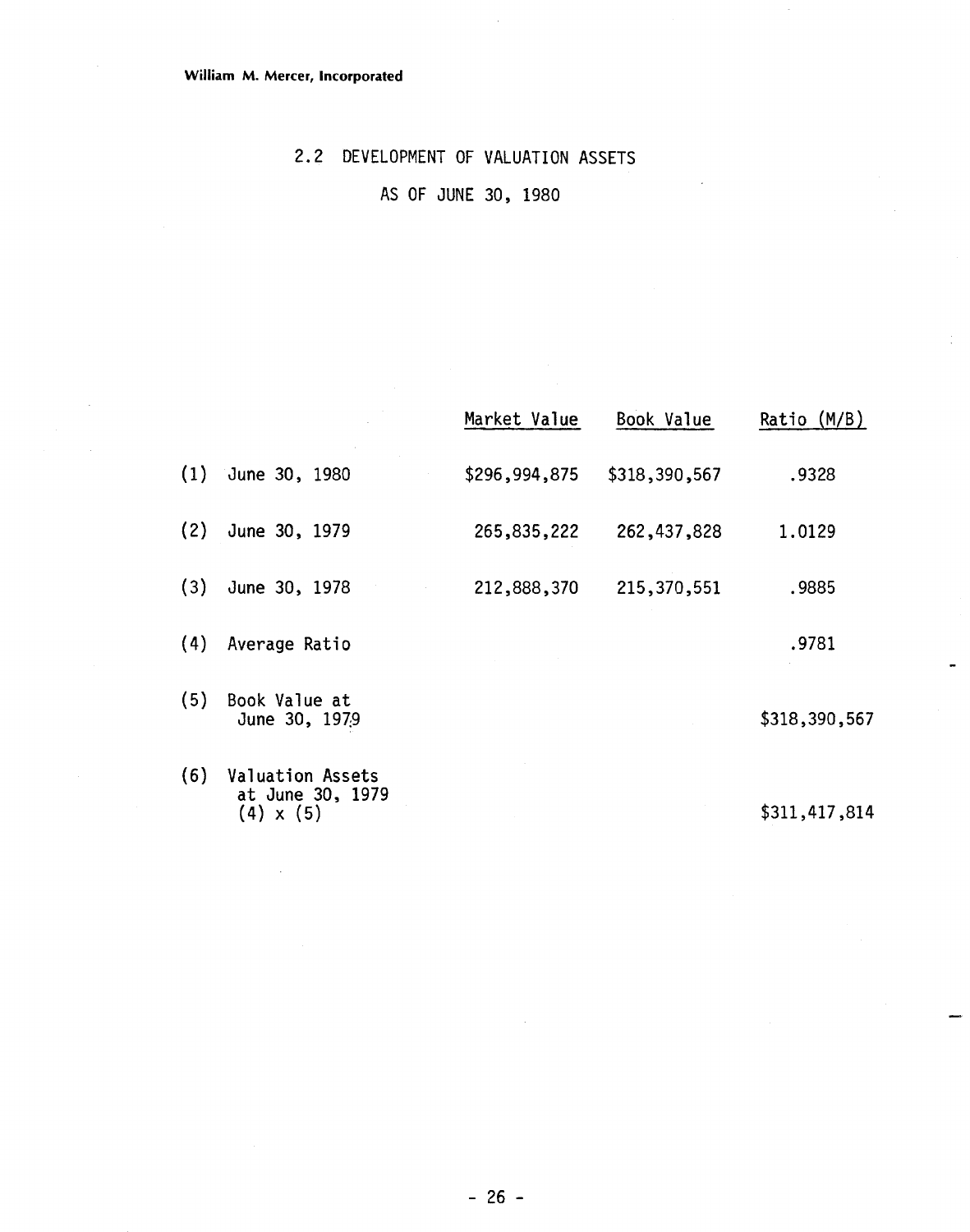# **2.3** BREAKDOWN **OF** PRESENT VALUE

# **OF** BENEFITS

|                                                                   | Present Value of<br>Accrued Benefit | Present Value of<br>Fully Projected Benefit |
|-------------------------------------------------------------------|-------------------------------------|---------------------------------------------|
| Retirement Benefits                                               | \$135,709,936                       | \$340,918,208                               |
| Termination Benefits                                              | 111,858,128                         | 250,063,600                                 |
| Death Benefits                                                    | 4,103,353                           | 7,674,955                                   |
| Disability Benefits                                               | 9,561,438                           | 13,875,274                                  |
| Liability for<br>Inactive Members                                 | 26,955,476                          | 26,955,476                                  |
| Total Present Value<br>of Benefits for all<br>Non-Retired Members | \$288,188,331                       | \$639,487,513                               |
| Present Value of<br>Benefits for Retirees                         | \$177,534,432                       | \$177,534,432                               |
| Total Present<br>Value of Benefits                                | \$465,722,763                       | \$817,021,945                               |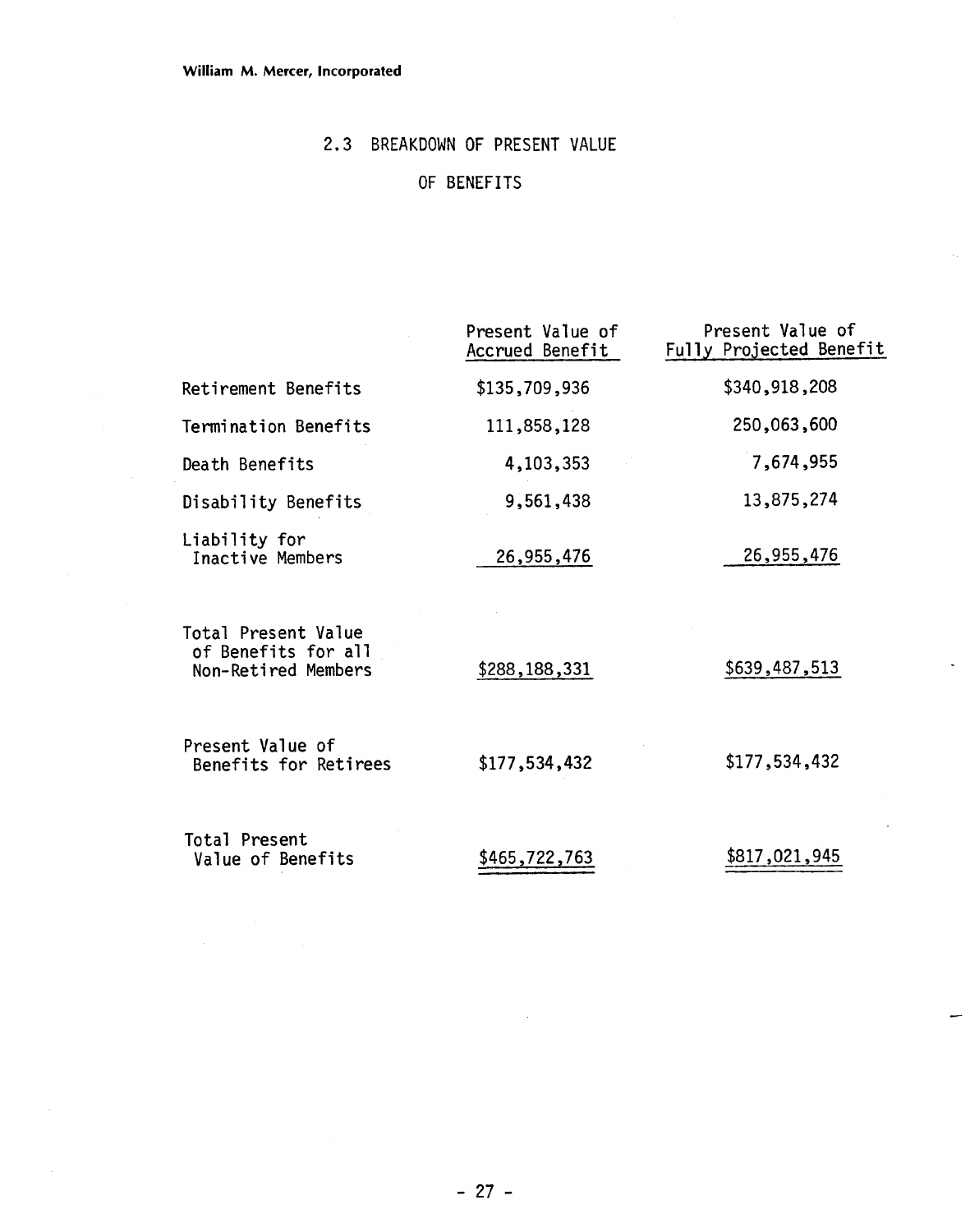$\mathcal{L}_{\mathcal{A}}$ 

### 2.4 DEVELOPMENT OF NORMAL COST RATE

# FOR FISCAL YEAR 1981-82

|     | (1) Present Value of Fully Projected<br>Benefits                                                | \$817,021,945 |
|-----|-------------------------------------------------------------------------------------------------|---------------|
|     | (2) Present Value of Accrued Benefits                                                           | 465,722,763   |
|     | (3) Present Value of Future Member<br>Contributions                                             | 121,891,304   |
| (4) | Present Value of Future Supplemental<br>Contributions                                           | 4,917,507     |
|     | (5) Present Value of Arrearage Indebtedness                                                     | 14,781,824    |
| (6) | Present Value of Future Consolidated<br>Employer Contributions<br>$(1) - (2) - (3) - (4) - (5)$ | 209,708,547   |
| (7) | Present Value of Future Salaries                                                                | 1,754,296,026 |
| (8) | Normal Cost Rate<br>(6) ÷ (7)                                                                   | 11.95%        |